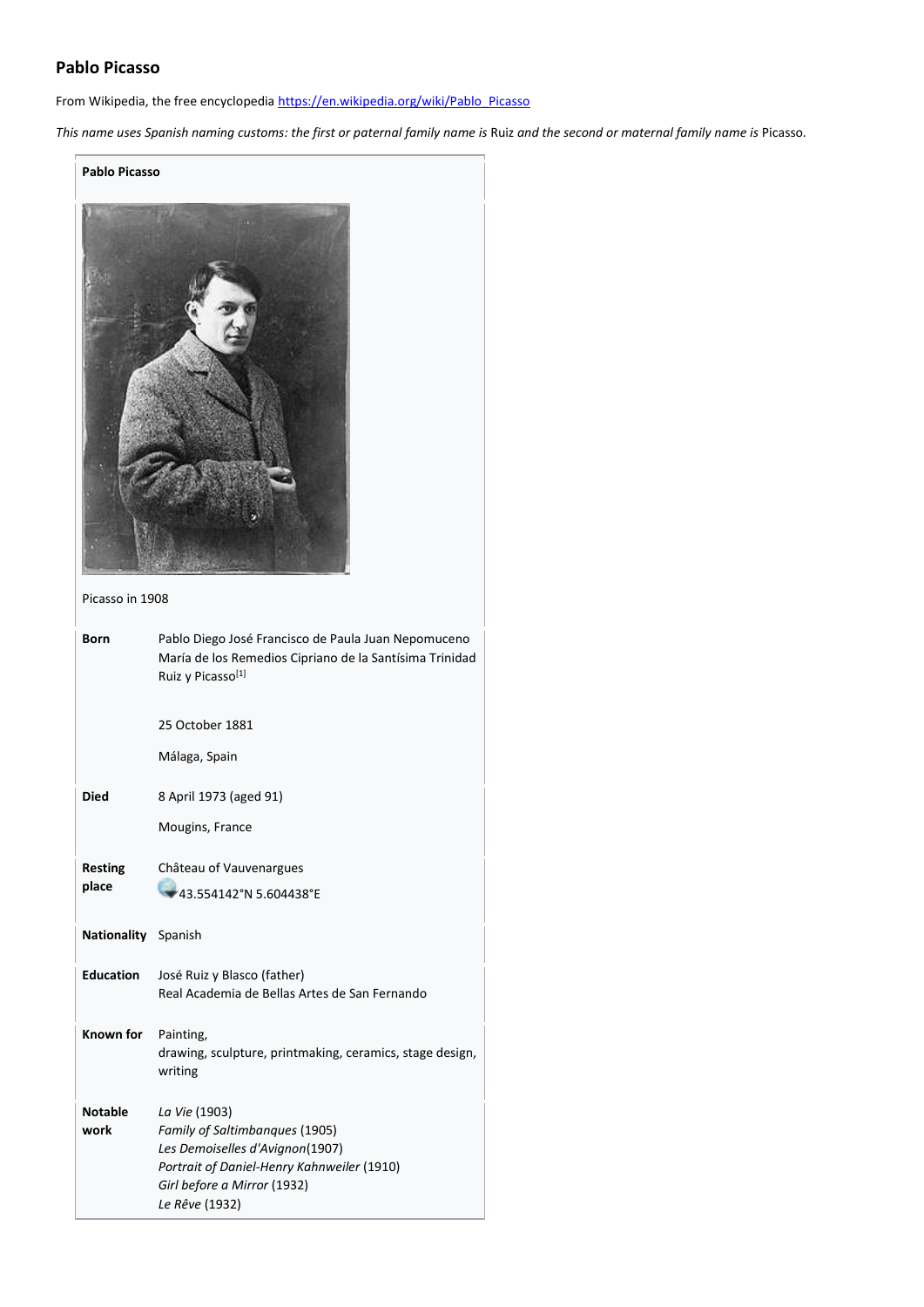| Guernica (1937)<br>The Weeping Woman (1937)             |
|---------------------------------------------------------|
| <b>Movement</b> Cubism, Surrealism                      |
| <b>Spouse(s)</b> Olga Khokhlova<br>(m. 1918; died 1955) |
| Jacqueline Roque (m. 1961)                              |

Pablo Ruiz Picasso (/pɪˈkɑːsoʊ, -ˈkæsoʊ/;<sup>[2]</sup> Spanish: [ˈpaβlo piˈkaso]; 25 October 1881 – 8 April 1973) was a Spanish painter, sculptor, printmaker, ceramicist, stage designer, poet and playwright who spent most of his adult life in France. Regarded as one of the most influential artists of the 20th century, he is known for co-founding the Cubist movement, the invention of constructed sculpture,<sup>[3][4]</sup> the coinvention of collage, and for the wide variety of styles that he helped develop and explore. Among his most famous works are the proto-Cubist *Les Demoiselles d'Avignon* (1907), and *Guernica* (1937), a dramatic portrayal of the bombing of Guernica by the German and Italian airforces during the Spanish Civil War.

Picasso demonstrated extraordinary artistic talent in his early years, painting in a naturalistic manner through his childhood and adolescence. During the first decade of the 20th century, his style changed as he experimented with different theories, techniques, and ideas. After 1906, the Fauvist work of the slightly older artist Henri Matisse motivated Picasso to explore more radical styles, beginning a fruitful rivalry between the two artists, who subsequently were often paired by critics as the leaders of modern art.[5][6][7][8]

Picasso's work is often categorized into periods. While the names of many of his later periods are debated, the most commonly accepted periods in his work are the Blue Period (1901–1904), the Rose Period (1904–1906), the African-influenced Period (1907–1909), Analytic Cubism (1909–1912), and Synthetic Cubism (1912–1919), also referred to as the Crystal period. Much of Picasso's work of the late 1910s and early 1920s is in a neoclassicalstyle, and his work in the mid-1920s often has characteristics of Surrealism. His later work often combines elements of his earlier styles.

Exceptionally prolific throughout the course of his long life, Picasso achieved universal renown and immense fortune for his revolutionary artistic accomplishments, and became one of the best-known figures in 20th-century art.

п

# **Contents**

- 1Early life
- 2Career
	- o 2.1Before 1900
	- o 2.2Blue Period: 1901–1904
	- o 2.3Rose Period: 1904–1906
	- o 2.4African art and primitivism: 1907–1909
	- o 2.5Analytic cubism: 1909–1912
	- o 2.6Synthetic cubism: 1912–1919
	- o 2.7Neoclassicism and surrealism: 1919–1929
	- o 2.8The Great Depression to MoMA exhibition: 1930–1939
	- o 2.9World War II and late 1940s: 1939–1949
	- o 2.10Later works to final years: 1949–1973
- 3Political views
- 4Style and technique
- 5Artistic legacy
	- o 5.1Auction history
- 6Personal life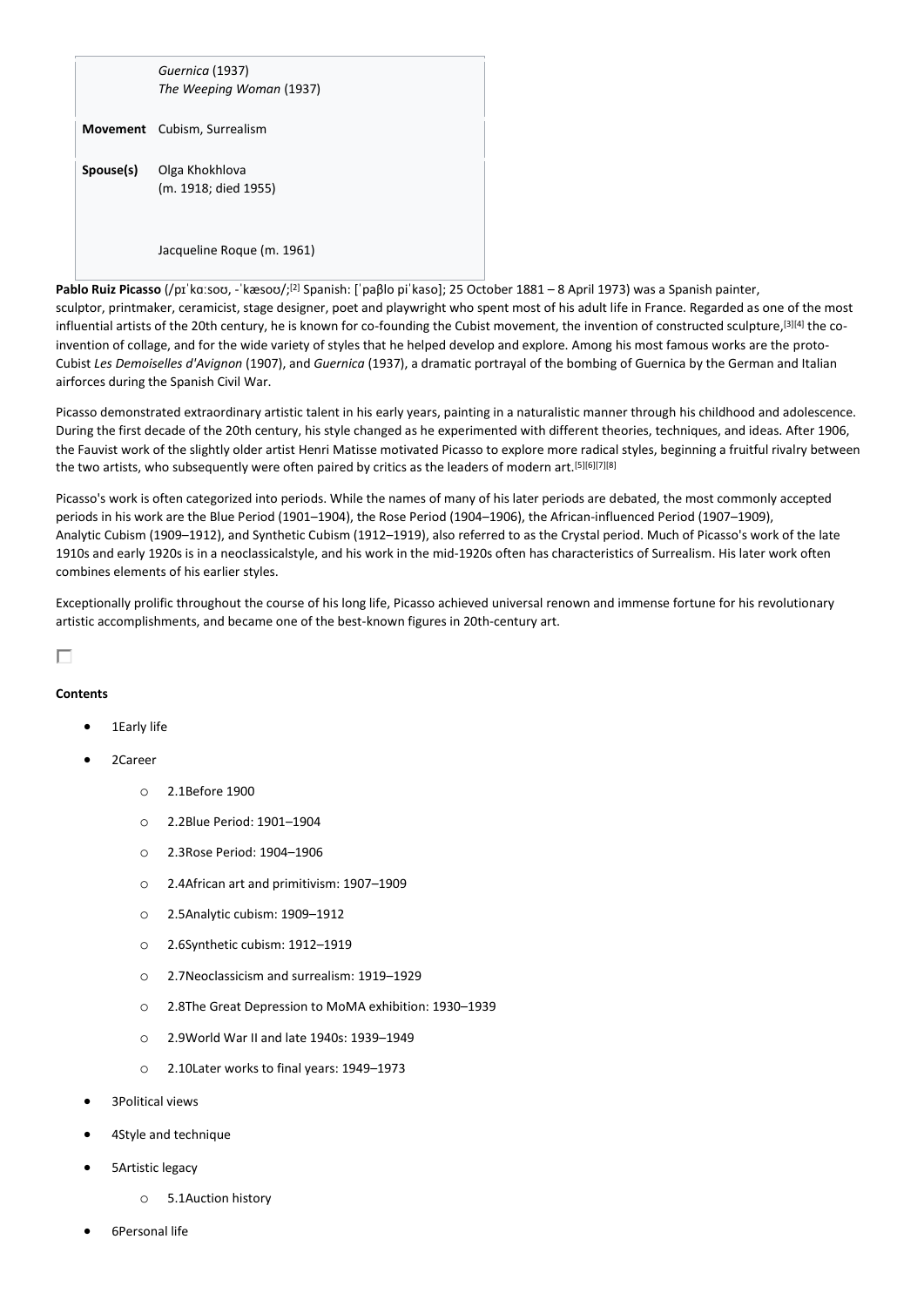- 7Catalogue raisonné
- 8See also
- 9Notes
- 10References
- 11External links

#### Early life



Pablo Picasso with his sister Lola, 1889

Picasso was baptized **Pablo Diego José Francisco de Paula Juan Nepomuceno María de los Remedios Cipriano de la Santísima Trinidad Ruiz y Picasso**, [1] a series of names honouring various saints and relatives.[9]*Ruiz y Picasso* were included for his father and mother, respectively, as per Spanish law. Born in the city of Málaga in the Andalusian region of Spain, he was the first child of Don José Ruiz y Blasco (1838–1913) and María Picasso y López.<sup>[10]</sup> Though baptized a Catholic, Picasso would later on become an atheist.<sup>[11]</sup>

The surname "Picasso" comes from Liguria, a coastal region of north-western Italy; its capital is Genoa.<sup>[12]</sup> There was a painter from the area named Matteo Picasso [fr] (1794-1879), born in Recco (Genoa), of late neoclassical style portraiture, [12] though investigations have not definitively determined his kinship with the branch of ancestors related to Pablo Picasso. The direct branch from Sori, Liguria (Genoa), can be traced back to Tommaso Picasso (1728-1813). His son Giovanni Battista, married to Isabella Musante, was Pablo's great-great-grandfather. Of this marriage was born Tommaso (Sori, 1787–Málaga, 1851). Pablo's maternal great-grandfather, Tommaso Picasso moved to Spain around 1807.[12]

Picasso's family was of middle-class background. His father was a painter who specialized in naturalistic depictions of birds and other game. For most of his life Ruiz was a professor of art at the School of Crafts and a curator of a local museum. Ruiz's ancestors were minor aristocrats.

Picasso showed a passion and a skill for drawing from an early age. According to his mother, his first words were "piz, piz", a shortening of *lápiz*, the Spanish word for "pencil".[13] From the age of seven, Picasso received formal artistic training from his father in figure drawing and oil painting. Ruiz was a traditional academic artist and instructor, who believed that proper training required disciplined copying of the masters, and drawing the human body from plaster casts and live models. His son became preoccupied with art to the detriment of his classwork.

The family moved to A Coruña in 1891, where his father became a professor at the School of Fine Arts. They stayed almost four years. On one occasion, the father found his son painting over his unfinished sketch of a pigeon. Observing the precision of his son's technique, an apocryphal story relates, Ruiz felt that the thirteen-year-old Picasso had surpassed him, and vowed to give up painting, [14] though paintings by him exist from later years.

In 1895, Picasso was traumatized when his seven-year-old sister, Conchita, died of diphtheria. [15] After her death, the family moved to Barcelona, where Ruiz took a position at its School of Fine Arts. Picasso thrived in the city, regarding it in times of sadness or nostalgia as his true home.<sup>[16]</sup> Ruiz persuaded the officials at the academy to allow his son to take an entrance exam for the advanced class. This process often took students a month, but Picasso completed it in a week, and the jury admitted him, at just 13. As a student, Picasso lacked discipline but made friendships that would affect him in later life. His father rented a small room for him close to home so he could work alone, yet he checked up on him numerous times a day, judging his drawings. The two argued frequently.<sup>[17]</sup>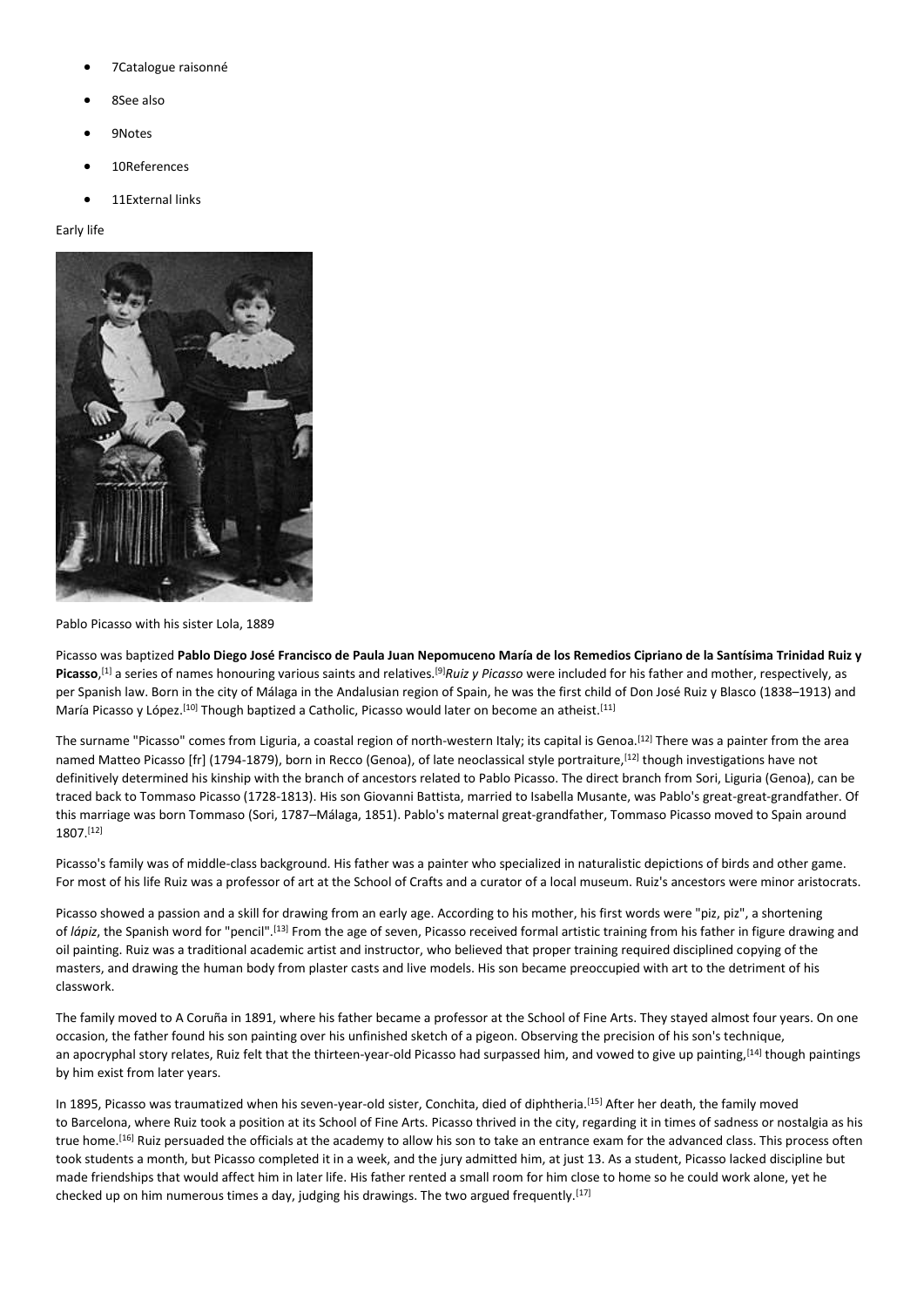Picasso's father and uncle decided to send the young artist to Madrid's Real Academia de Bellas Artes de San Fernando, the country's foremost art school.[16] At age 16, Picasso set off for the first time on his own, but he disliked formal instruction and stopped attending classes soon after enrollment. Madrid held many other attractions. The Prado housed paintings by Diego Velázquez, Francisco Goya, and Francisco Zurbarán. Picasso especially admired the works of El Greco; elements such as his elongated limbs, arresting colours, and mystical visages are echoed in Picasso's later work.[18]

Career

#### **Before 1900**



Picasso in 1904. Photograph by Ricard Canals.

Picasso's training under his father began before 1890. His progress can be traced in the collection of early works now held by the Museu Picasso in Barcelona, which provides one of the most comprehensive records extant of any major artist's beginnings.<sup>[19]</sup> During 1893 the juvenile quality of his earliest work falls away, and by 1894 his career as a painter can be said to have begun.<sup>[20]</sup> The academic realism apparent in the works of the mid-1890s is well displayed in *The First Communion* (1896), a large composition that depicts his sister, Lola. In the same year, at the age of 14, he painted *Portrait of Aunt Pepa*, a vigorous and dramatic portrait that Juan-Eduardo Cirlot has called "without a doubt one of the greatest in the whole history of Spanish painting."[21]

In 1897, his realism began to show a Symbolist influence, for example, in a series of landscape paintings rendered in non-naturalistic violet and green tones. What some call his Modernist period (1899–1900) followed. His exposure to the work of Rossetti, Steinlen, Toulouse-Lautrec and Edvard Munch, combined with his admiration for favourite old masters such as El Greco, led Picasso to a personal version of modernism in his works of this period.[22]

Picasso made his first trip to Paris, then the art capital of Europe, in 1900. There, he met his first Parisian friend, journalist and poet Max Jacob, who helped Picasso learn the language and its literature. Soon they shared an apartment; Max slept at night while Picasso slept during the day and worked at night. These were times of severe poverty, cold, and desperation. Much of his work was burned to keep the small room warm. During the first five months of 1901, Picasso lived in Madrid, where he and his anarchist friend Francisco de Asís Soler founded the magazine *Arte Joven* (*Young Art*), which published five issues. Soler solicited articles and Picasso illustrated the journal, mostly contributing grim cartoons depicting and sympathizing with the state of the poor. The first issue was published on 31 March 1901, by which time the artist had started to sign his work *Picasso*; before he had signed *Pablo Ruiz y Picasso*. [23]

#### **Blue Period: 1901–1904**



*La Vie* (1903), Cleveland Museum of Art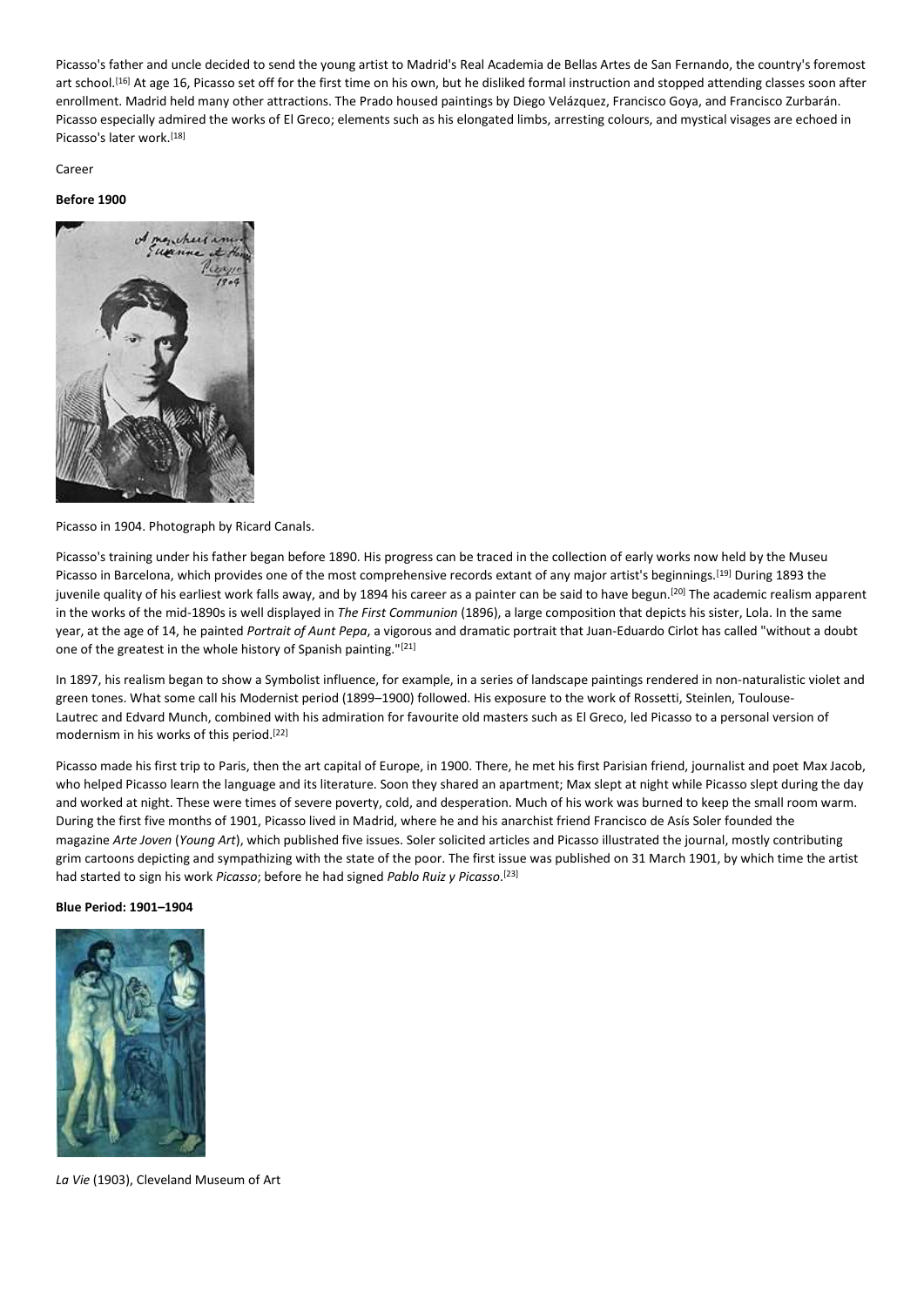

# *The Old Guitarist*(1903), Chicago Art Institute

# *Further information: Picasso's Blue Period*

Picasso's Blue Period (1901–1904), characterized by sombre paintings rendered in shades of blue and blue-green, only occasionally warmed by other colours, began either in Spain in early 1901, or in Paris in the second half of the year.[24] Many paintings of gaunt mothers with children date from the Blue Period, during which Picasso divided his time between Barcelona and Paris. In his austere use of colour and sometimes doleful subject matter – prostitutes and beggars are frequent subjects – Picasso was influenced by a trip through Spain and by the suicide of his friend Carlos Casagemas. Starting in autumn of 1901 he painted several posthumous portraits of Casagemas, culminating in the gloomy allegorical painting La Vie (1903), now in the Cleveland Museum of Art.<sup>[25]</sup>

#### **Rose Period: 1904–1906**

#### *Further information: Picasso's Rose Period*

Pablo Picasso, 1905, *Au Lapin Agile* (*At the Lapin Agile*) (*Arlequin tenant un verre*), oil on canvas, 99.1 × 100.3 cm, Metropolitan Museum of Art

The same mood pervades the well-known etching *The Frugal Repast* (1904),[26] which depicts a blind man and a sighted woman, both emaciated, seated at a nearly bare table. Blindness is a recurrent theme in Picasso's works of this period, also represented in *The Blindman's Meal* (1903, the Metropolitan Museum of Art) and in the portrait of *Celestina* (1903). Other works include *Portrait of Soler* and *Portrait of Suzanne Bloch*.

The Rose Period (1904–1906)<sup>[27]</sup> is characterized by a lighter tone and style utilizing orange and pink colours, and featuring many circus people, acrobats and harlequins known in France as saltimbanques. The harlequin, a comedic character usually depicted in checkered patterned clothing, became a personal symbol for Picasso. Picasso met Fernande Olivier, a bohemian artist who became his mistress, in Paris in 1904.<sup>[15]</sup> Olivier appears in many of his Rose Period paintings, many of which are influenced by his warm relationship with her, in addition to his increased exposure to French painting. The generally upbeat and optimistic mood of paintings in this period is reminiscent of the 1899– 1901 period (i.e. just prior to the Blue Period) and 1904 can be considered a transition year between the two periods.



*Portrait of Gertrude Stein*, 1906, Metropolitan Museum of Art, New York City. When someone commented that Stein did not look like her portrait, Picasso replied, "She will".[28]

By 1905, Picasso became a favourite of American art collectors Leo and Gertrude Stein. Their older brother Michael Stein and his wife Sarah also became collectors of his work. Picasso painted portraits of both Gertrude Stein and her nephew Allan Stein. Gertrude Stein became Picasso's principal patron, acquiring his drawings and paintings and exhibiting them in her informal *Salon* at her home in Paris.[29] At one of her gatherings in 1905, he met Henri Matisse, who was to become a lifelong friend and rival. The Steins introduced him to Claribel Cone and her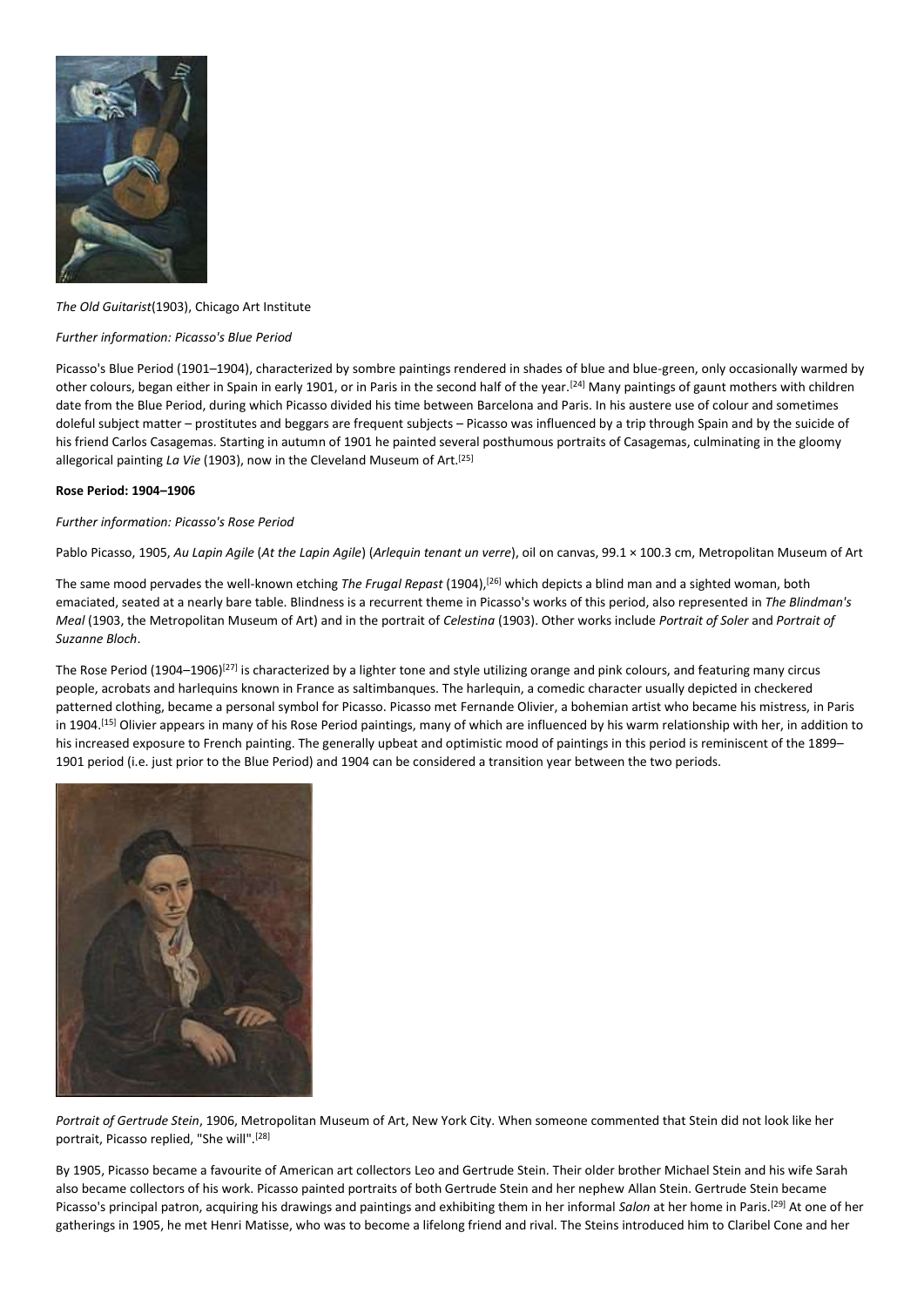sister Etta who were American art collectors; they also began to acquire Picasso and Matisse's paintings. Eventually Leo Stein moved to Italy. Michael and Sarah Stein became patrons of Matisse, while Gertrude Stein continued to collect Picasso.[30]

In 1907, Picasso joined an art gallery that had recently been opened in Paris by Daniel-Henry Kahnweiler. Kahnweiler was a German art historian and art collector who became one of the premier French art dealers of the 20th century. He was among the first champions of Pablo Picasso, Georges Braque and the Cubism that they jointly developed. Kahnweiler promoted burgeoning artists such as André Derain, Kees van Dongen, Fernand Léger, Juan Gris, Maurice de Vlaminck and several others who had come from all over the globe to live and work in Montparnasse at the time.[31]

#### **African art and primitivism: 1907–1909**



# *Les Demoiselles d'Avignon* (1907), Museum of Modern Art, New York

#### *See also: Picasso's African Period and Proto-Cubism*

Picasso's African-influenced Period (1907–1909) begins with his painting *Les Demoiselles d'Avignon*. Picasso painted this composition in a style inspired by Iberian sculpture, but repainted the faces of the two figures on the right after being powerfully impressed by African artefacts he saw in June 1907 in the ethnographic museum at Palais du Trocadéro.<sup>[32]</sup> When he displayed the painting to acquaintances in his studio later that year, the nearly universal reaction was shock and revulsion; Matisse angrily dismissed the work as a hoax.[33] Picasso did not exhibit *Le Demoiselles* publicly until 1916.

Other works from this period include *Nude with Raised Arms* (1907) and *Three Women* (1908). Formal ideas developed during this period lead directly into the Cubist period that follows.

#### **Analytic cubism: 1909–1912**

Analytic cubism (1909–1912) is a style of painting Picasso developed with Georges Braque using monochrome brownish and neutral colours. Both artists took apart objects and "analyzed" them in terms of their shapes. Picasso and Braque's paintings at this time share many similarities.

In Paris, Picasso entertained a distinguished coterie of friends in the Montmartre and Montparnasse quarters, including André Breton, poet Guillaume Apollinaire, writer Alfred Jarry and Gertrude Stein. In 1911, Picasso was arrested and questioned about the theft of the *Mona Lisa* from the Louvre. Suspicion for the crime had initially fallen upon Apollinaire due to his links to Géry Pieret, an artist with a history of thefts from the gallery. Apollinaire in turn implicated his close friend Picasso, who had also purchased stolen artworks from the artist in the past. Afraid of a conviction that could result in his deportation to Spain, Picasso denied having ever met Apollinaire. Both were later cleared of any involvement in the painting's disappearance.[34][35]

#### **Synthetic cubism: 1912–1919**

*Main article: Crystal Cubism*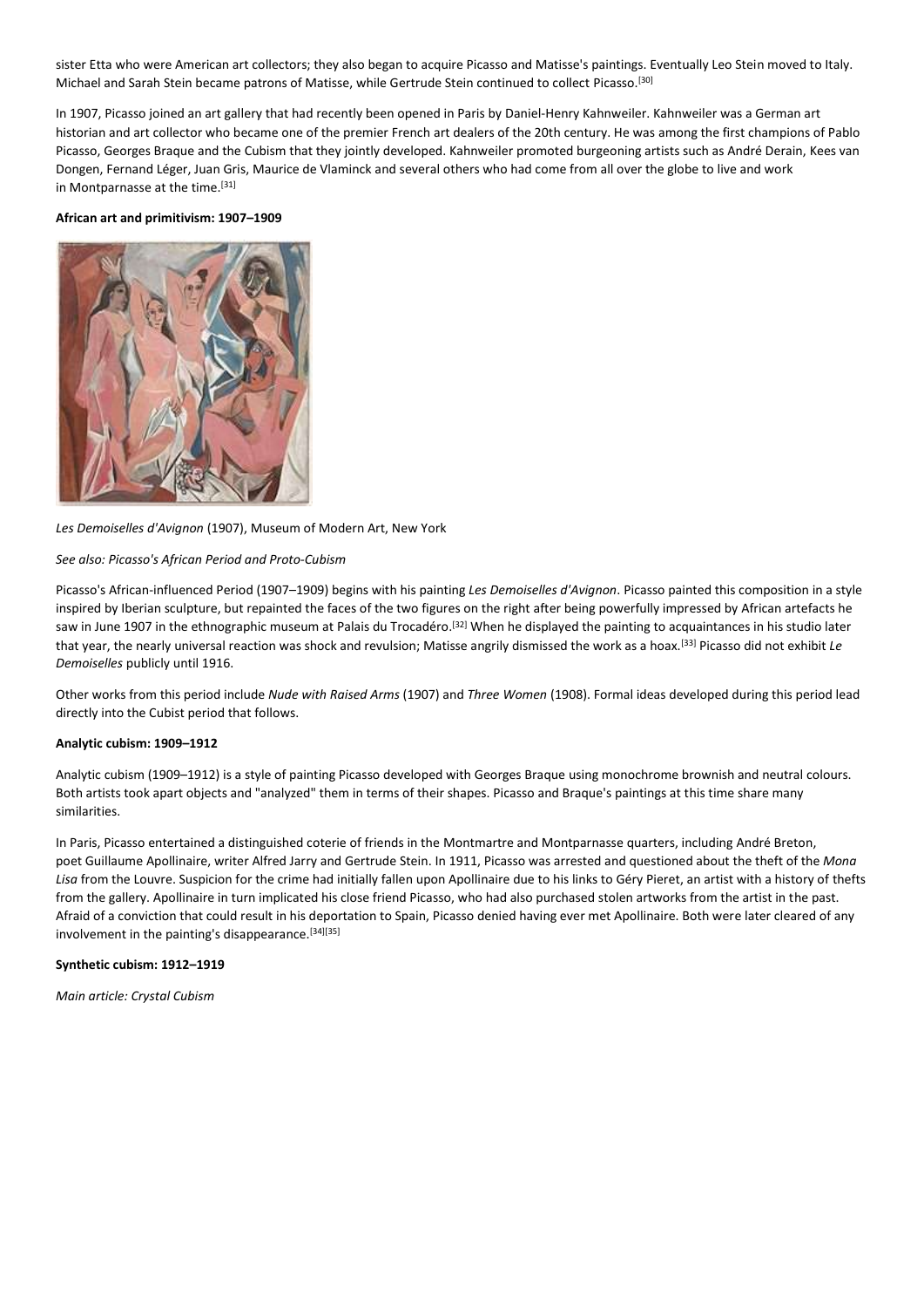

Picasso in front of his painting *The Aficionado* (Kunstmuseum Basel) at Villa les Clochettes, summer 1912

Synthetic cubism (1912–1919) was a further development of the genre of cubism, in which cut paper fragments – often wallpaper or portions of newspaper pages – were pasted into compositions, marking the first use of collage in fine art.

Between 1915 and 1917, Picasso began a series of paintings depicting highly geometric and minimalist Cubist objects, consisting of either a pipe, a guitar or a glass, with an occasional element of collage. "Hard-edged square-cut diamonds", notes art historian John Richardson, "these gems do not always have upside or downside".[36][37] "We need a new name to designate them," wrote Picasso to Gertrude Stein: Maurice Raynal suggested "Crystal Cubism".[36][38] These "little gems" may have been produced by Picasso in response to critics who had claimed his defection from the movement, through his experimentation with classicism within the so-called return to orderfollowing the war.[36][39]

After acquiring some fame and fortune, Picasso left Olivier for Marcelle Humbert, whom he called Eva Gouel. Picasso included declarations of his love for Eva in many Cubist works. Picasso was devastated by her premature death from illness at the age of 30 in 1915.<sup>[40]</sup>

At the outbreak of World War I in August 1914, Picasso was living in Avignon. Braque and Derain were mobilized and Apollinaire joined the French artillery, while the Spaniard Juan Gris remained from the Cubist circle. During the war, Picasso was able to continue painting uninterrupted, unlike his French comrades. His paintings became more sombre and his life changed with dramatic consequences. Kahnweiler's contract had terminated on his exile from France. At this point Picasso's work would be taken on by the art dealer Léonce Rosenberg. After the loss of Eva Gouel, Picasso had an affair with Gaby Lespinasse. During the spring of 1916, Apollinaire returned from the front wounded. They renewed their friendship, but Picasso began to frequent new social circles.<sup>[41]</sup>

Costume design by Pablo Picasso representing skyscrapers and boulevards, for Serge Diaghilev's Ballets Russes performance of *Parade* at Théâtre du Châtelet, Paris 18 May 1917

# *Further information: Picasso and the Ballets Russes*

Towards the end of World War I, Picasso became involved with Serge Diaghilev's Ballets Russes. Among his friends during this period were Jean Cocteau, Jean Hugo, Juan Gris, and others. In the summer of 1918, Picasso married Olga Khokhlova, a ballerina with Sergei Diaghilev's troupe, for whom Picasso was designing a ballet, Erik Satie's *Parade*, in Rome; they spent their honeymoon near Biarritz in the villa of glamorous Chilean art patron Eugenia Errázuriz.

Pablo Picasso and scene painters sitting on the front cloth for Léonide Massine's ballet *Parade*, staged by Sergei Diaghilev's Ballets Russes at the Théâtre du Châtelet, Paris, 1917

After returning from his honeymoon and in need of money, Picasso started his exclusive relationship with the French-Jewish art dealer Paul Rosenberg. As part of his first duties, Rosenberg agreed to rent the couple an apartment in Paris at his own expense, which was located next to his own house. This was the start of a deep brother-like friendship between two very different men, that would last until the outbreak of World War II.

Khokhlova introduced Picasso to high society, formal dinner parties, and other dimensions of the life of the rich in 1920s Paris. The two had a son, Paulo Picasso,<sup>[42]</sup> who would grow up to be a motorcycle racer and chauffeur to his father. Khokhlova's insistence on social propriety clashed with Picasso's bohemian tendencies and the two lived in a state of constant conflict. During the same period that Picasso collaborated with Diaghilev's troupe, he and Igor Stravinsky collaborated on *Pulcinella* in 1920. Picasso took the opportunity to make several drawings of the composer.[43]

In 1927, Picasso met 17-year-old Marie-Thérèse Walter and began a secret affair with her. Picasso's marriage to Khokhlova soon ended in separation rather than divorce, as French law required an even division of property in the case of divorce, and Picasso did not want Khokhlova to have half his wealth. The two remained legally married until Khokhlova's death in 1955. Picasso carried on a long-standing affair with Marie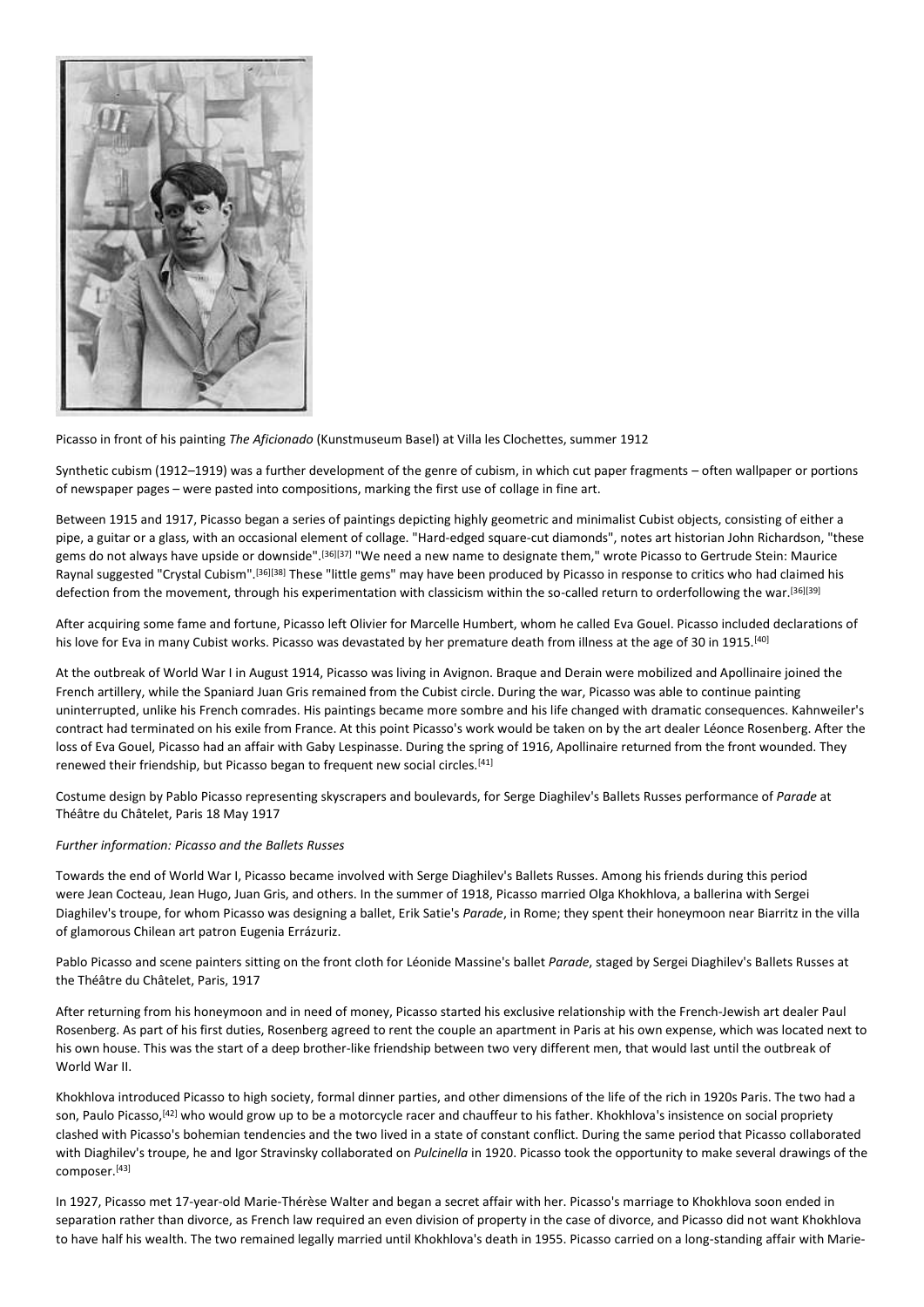Thérèse Walter and fathered a daughter with her, named Maya. Marie-Thérèse lived in the vain hope that Picasso would one day marry her, and hanged herself four years after Picasso's death.

- 1909, *Femme assise (Sitzende Frau)*, oil on canvas, 100 × 80 cm, Staatliche Museen, Neue Nationalgalerie, Berlin
- 1909–10, *Figure dans un Fauteuil (Seated Nude, Femme nue assise)*, oil on canvas, 92.1 × 73 cm, Tate Modern, London. This painting from the collection of Wilhelm Uhde was confiscated by the French state and sold at the Hôtel Drouot in 1921
- 1910, *Woman with Mustard Pot (La Femme au pot de moutarde)*, oil on canvas, 73 × 60 cm, Gemeentemuseum, The Hague. Exhibited at the Armory Show, New York, Chicago, Boston 1913
- 1910, *Girl with a Mandolin (Fanny Tellier)*, oil on canvas, 100.3 × 73.6 cm, Museum of Modern Art, New York



•

•

1910, *Portrait of Daniel-Henry Kahnweiler*, The Art Institute of Chicago. Picasso wrote of Kahnweiler "What would have become of us if Kahnweiler hadn't had a business sense?"

• 1910–11, *Guitariste, La mandoliniste (Woman playing guitar or mandolin)*, oil on canvas



c.1911, *Le Guitariste*. Reproduced in Albert Gleizes and Jean Metzinger, *Du "Cubisme"*, 1912

- 1911, *Still Life with a Bottle of Rum*, oil on canvas, 61.3 × 50.5 cm, Metropolitan Museum of Art, New York
- 1911, *The Poet (Le poète)*, oil on linen, 131.2 × 89.5 cm (51 5/8 × 35 1/4 in), The Solomon R. Guggenheim Foundation, Peggy Guggenheim Collection, Venice
- 1911–12, *Violon (Violin)*, oil on canvas, 100 × 73 cm (oval), Kröller-Müller Museum, Otterlo, Netherlands. This painting from the collection of Wilhelm Uhdewas confiscated by the French state and sold at the Hôtel Drouotin 1921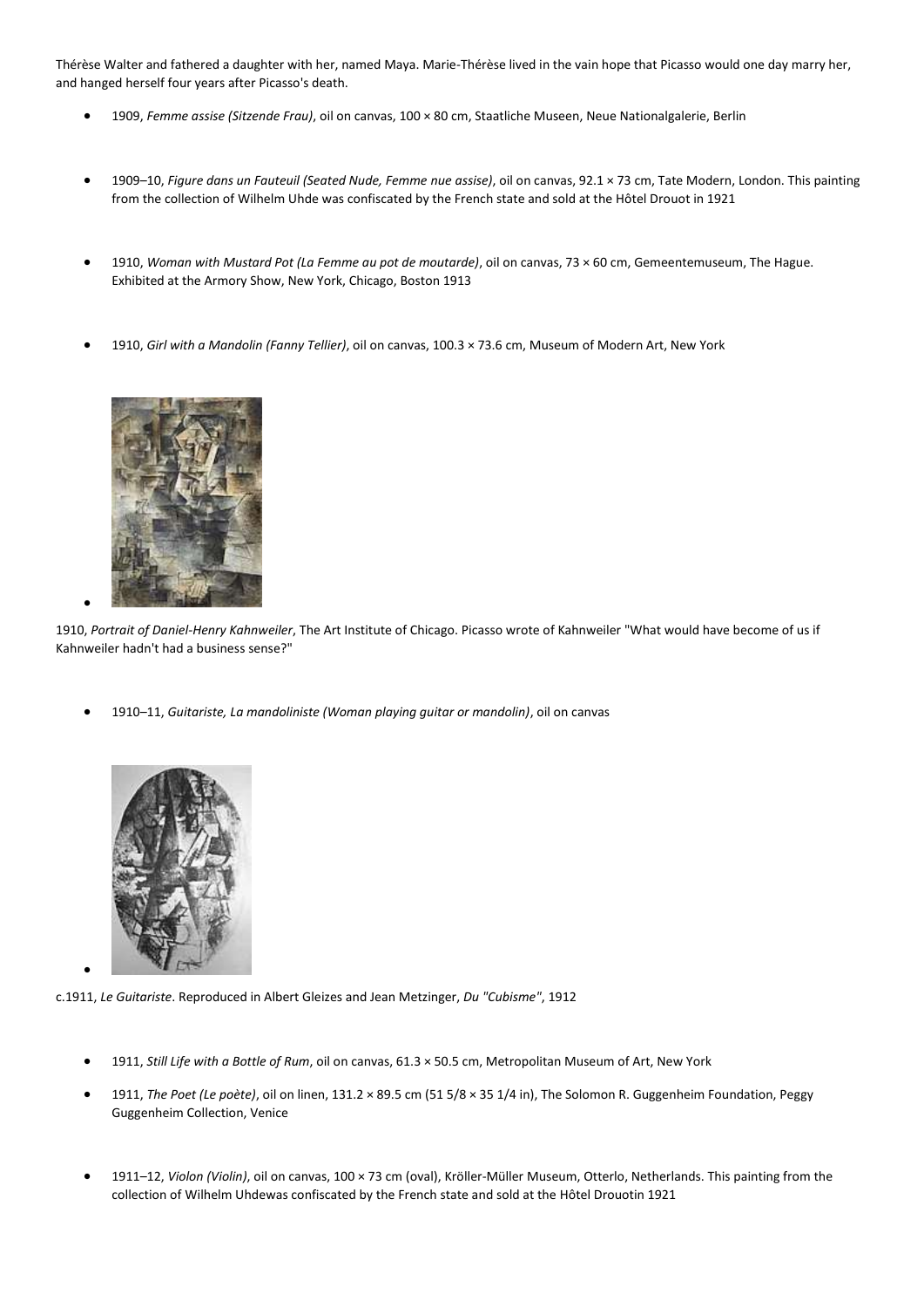

•

1913, *Bouteille, clarinet, violon, journal, verre*, 55 × 45 cm. This painting from the collection of Wilhelm Uhde was confiscated by the French state and sold at the Hôtel Drouot in 1921

- 1913, *Femme assise dans un fauteuil (Eva), Woman in a Chemise in an Armchair*, oil on canvas, 149.9 × 99.4 cm, Leonard A. Lauder Cubist Collection, Metropolitan Museum of Art
- 1913–14, *Head (Tête)*, cut and pasted coloured paper, gouache and charcoal on paperboard, 43.5 × 33 cm, Scottish National Gallery of Modern Art, Edinburgh
- 1913–14, *L'Homme aux cartes (Card Player)*, oil on canvas, 108 × 89.5 cm, Museum of Modern Art, New York
- 1914–15, *Nature morte au compotier (Still Life with Compote and Glass)*, oil on canvas, 63.5 × 78.7 cm (25 × 31 in), Columbus Museum of Art, Ohio
- 1916, *L'anis del mono (Bottle of Anis del Mono)*, oil on canvas, 46 × 54.6 cm, Detroit Institute of Arts, Michigan



*Parade*, 1917, curtain designed for the ballet *Parade*. The work is the largest of Picasso's paintings. Centre Pompidou-Metz, Metz, France, May 2012

# **Neoclassicism and surrealism: 1919–1929**

•

Pablo Picasso, 1921, *Nu assis s'essuyant le pied* (*Seated Nude Drying her Foot*), pastel, 66 x 50.8 cm, Berggruen Museum

In February 1917, Picasso made his first trip to Italy.<sup>[44]</sup> In the period following the upheaval of World War I, Picasso produced work in a neoclassical style. This "return to order" is evident in the work of many European artists in the 1920s, including André Derain, Giorgio de Chirico, Gino Severini, Jean Metzinger, the artists of the New Objectivity movement and of the Novecento Italiano movement. Picasso's paintings and drawings from this period frequently recall the work of Raphael and Ingres.

In 1925 the Surrealist writer and poet André Breton declared Picasso as 'one of ours' in his article *Le Surréalisme et la peinture*, published in *Révolution surréaliste*. *Les Demoiselles* was reproduced for the first time in Europe in the same issue. Yet Picasso exhibited Cubist works at the first Surrealist group exhibition in 1925; the concept of 'psychic automatism in its pure state' defined in the *Manifeste du surréalisme* never appealed to him entirely. He did at the time develop new imagery and formal syntax for expressing himself emotionally, "releasing the violence, the psychic fears and the eroticism that had been largely contained or sublimated since 1909", writes art historian Melissa McQuillan.[45] Although this transition in Picasso's work was informed by Cubism for its spatial relations, "the fusion of ritual and abandon in the imagery recalls the primitivism of the Demoiselles and the elusive psychological resonances of his Symbolist work", writes McQuillan.[45] Surrealism revived Picasso's attraction to primitivism and eroticism.[45]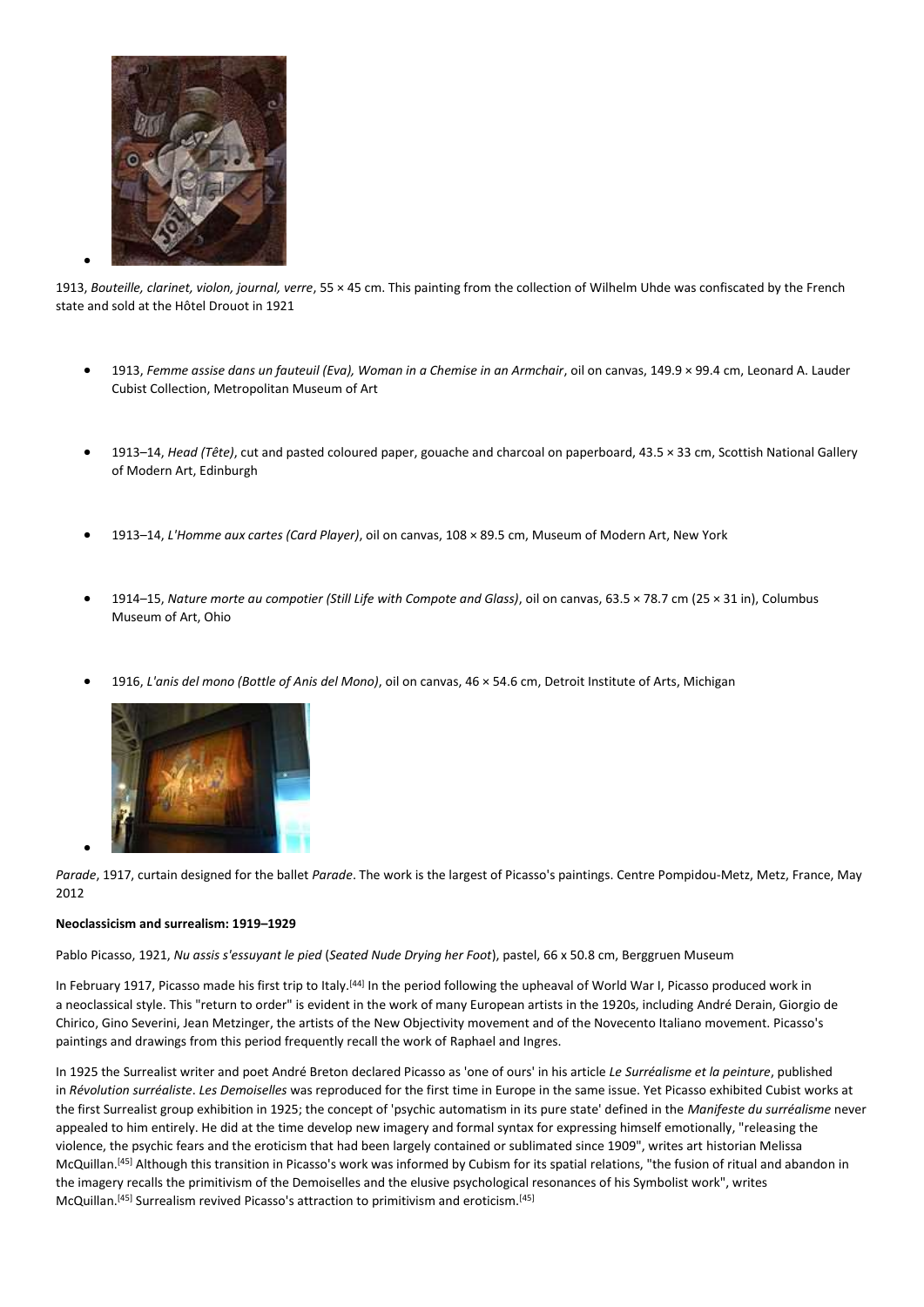

•

Pablo Picasso, 1918, *Pierrot*, oil on canvas, 92.7 × 73 cm, Museum of Modern Art, New York

- Pablo Picasso, 1919, *Sleeping Peasants*, gouache, watercolor and pencil on paper, 31.1 × 48.9 cm, Museum of Modern Art
- *Portrait d'Olga dans un fauteuil (Olga in an Armchair)*, 1918, Musée Picasso, Paris, France

# **The Great Depression to MoMA exhibition: 1930–1939**

During the 1930s, the minotaur replaced the harlequin as a common motif in his work. His use of the minotaur came partly from his contact with the surrealists, who often used it as their symbol, and it appears in Picasso's *Guernica*. The minotaur and Picasso's mistress Marie-Thérèse Walter are heavily featured in his celebrated *Vollard Suite* of etchings.[46]



# *Guernica*, 1937, Museo Reina Sofia

Arguably Picasso's most famous work is his depiction of the German bombing of Guernica during the Spanish Civil War – *Guernica*. This large canvas embodies for many the inhumanity, brutality and hopelessness of war. Asked to explain its symbolism, Picasso said, "It isn't up to the painter to define the symbols. Otherwise it would be better if he wrote them out in so many words! The public who look at the picture must interpret the symbols as they understand them."[47][48] *Guernica* was exhibited in July 1937 at the Spanish Pavilion at the Paris International Exposition, and then became the centerpiece of an exhibition of 118 works by Picasso, Matisse, Braque and Henri Laurens that toured Scandinavia and England. After the victory of Francisco Franco in Spain, the painting was sent to the United States to raise funds and support for Spanish refugees. Until 1981 it was entrusted to the Museum of Modern Art (MoMA) in New York City, as it was Picasso's expressed desire that the painting should not be delivered to Spain until liberty and democracy had been established in the country.

In 1939 and 1940, the Museum of Modern Art in New York City, under its director Alfred Barr, a Picasso enthusiast, held a major retrospective of Picasso's principal works until that time. This exhibition lionized the artist, brought into full public view in America the scope of his artistry, and resulted in a reinterpretation of his work by contemporary art historians and scholars.<sup>[49]</sup> According to Jonathan Weinberg, "Given the extraordinary quality of the show and Picasso's enormous prestige, generally heightened by the political impact of *Guernica* ... the critics were surprisingly ambivalent".<sup>[50]</sup> Picasso's "multiplicity of styles" was disturbing to one journalist, another described the artist as "wayward and even malicious"; Alfred Frankenstein's review in *ARTnews* concluded that Picasso was both charlatan and genius.[50]

# **World War II and late 1940s: 1939–1949**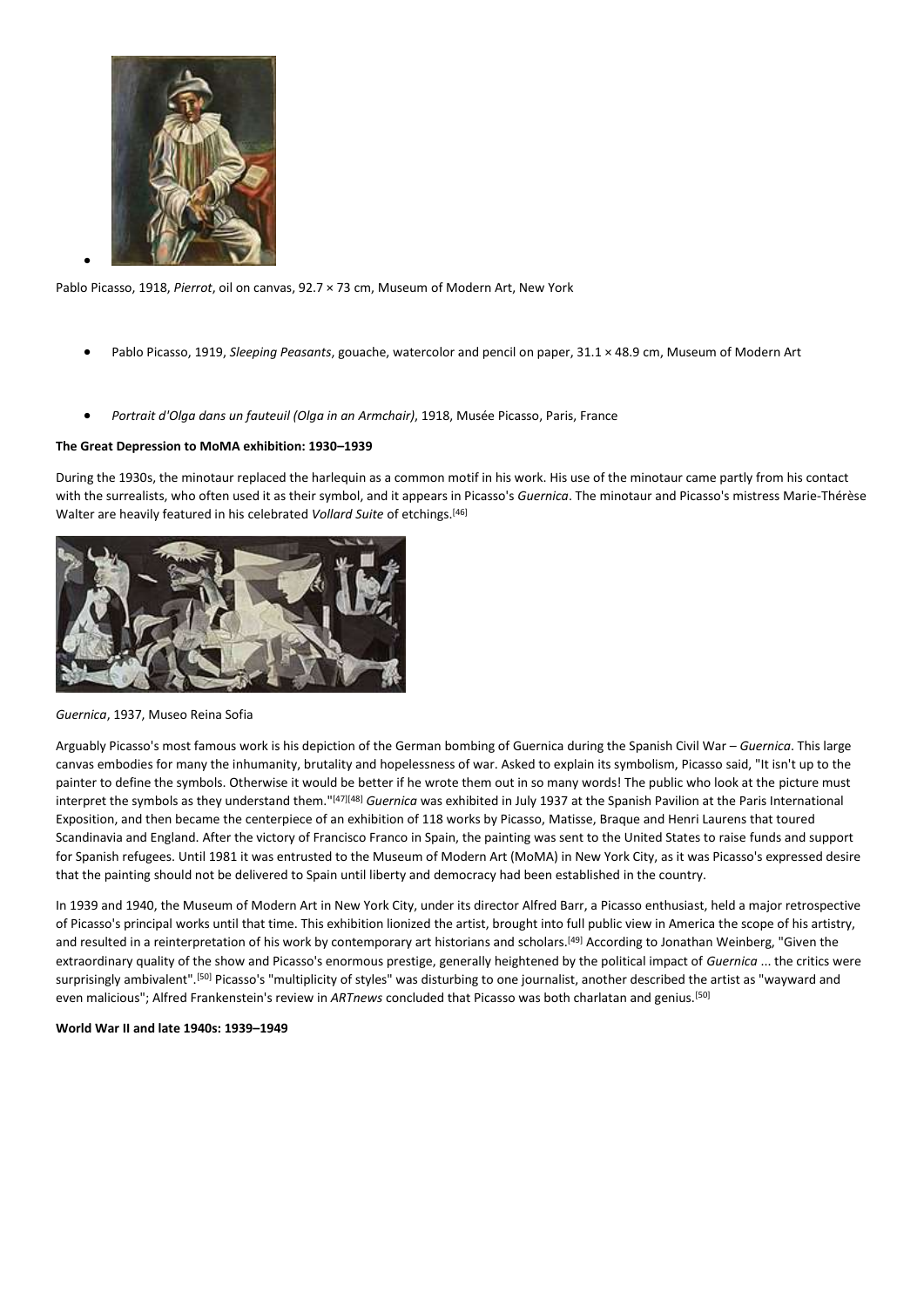

Stanisław Lorentz guides Pablo Picasso through the National Museum in Warsaw in Poland during exhibition *Contemporary French Painters and Pablo Picasso's Ceramics*, 1948. Picasso gave Warsaw's museum over a dozen of his ceramics, drawings and colour prints.[51]

During the Second World War, Picasso remained in Paris while the Germans occupied the city. Picasso's artistic style did not fit the Nazi ideal of art, so he did not exhibit during this time. He was often harassed by the Gestapo. During one search of his apartment, an officer saw a photograph of the painting *Guernica*. "Did you do that?" the German asked Picasso. "No," he replied, "You did".[52]

Retreating to his studio, he continued to paint, producing works such as the *Still Life with Guitar* (1942) and *The Charnel House* (1944– 48).[53] Although the Germans outlawed bronze casting in Paris, Picasso continued regardless, using bronze smuggled to him by the French Resistance. [54]

Around this time, Picasso wrote poetry as an alternative outlet. Between 1935 and 1959 he wrote over 300 poems. Largely untitled except for a date and sometimes the location of where it was written (for example "Paris 16 May 1936"), these works were gustatory, erotic and at times scatological, as were his two full-length plays *Desire Caught by the Tail* (1941) and *The Four Little Girls* (1949).[55][56]

In 1944, after the liberation of Paris, Picasso, then 63 years old, began a romantic relationship with a young art student named Françoise Gilot. She was 40 years younger than he was. Picasso grew tired of his mistress Dora Maar; Picasso and Gilot began to live together. Eventually they had two children: Claude Picasso, born in 1947 and Paloma Picasso, born in 1949. In her 1964 book *Life with Picasso*, [57] Gilot describes his abusive treatment and myriad infidelities which led her to leave him, taking the children with her. This was a severe blow to Picasso.



Pablo Picasso photographed in 1953 by Paolo Monti during an exhibition at Palazzo Reale in Milan (Fondo Paolo Monti, BEIC).

Picasso had affairs with women of an even greater age disparity than his and Gilot's. While still involved with Gilot, in 1951 Picasso had a sixweek affair with Geneviève Laporte, who was four years younger than Gilot. By his 70s, many paintings, ink drawings and prints have as their theme an old, grotesque dwarf as the doting lover of a beautiful young model. Jacqueline Roque (1927–1986) worked at the Madoura Pottery in Vallauris on the French Riviera, where Picasso made and painted ceramics. She became his lover, and then his second wife in 1961. The two were together for the remainder of Picasso's life.

His marriage to Roque was also a means of revenge against Gilot; with Picasso's encouragement, Gilot had divorced her then husband, Luc Simon, with the plan to marry Picasso to secure the rights of her children as Picasso's legitimate heirs. Picasso had already secretly married Roque, after Gilot had filed for divorce. His strained relationship with Claude and Paloma was never healed.<sup>[58]</sup>

By this time, Picasso had constructed a huge Gothic home, and could afford large villas in the south of France, such as Mas Notre-Dame-de-Vie on the outskirts of Mougins, and in the Provence-Alpes-Côte d'Azur. He was an international celebrity, with often as much interest in his personal life as his art.<sup>[59]</sup>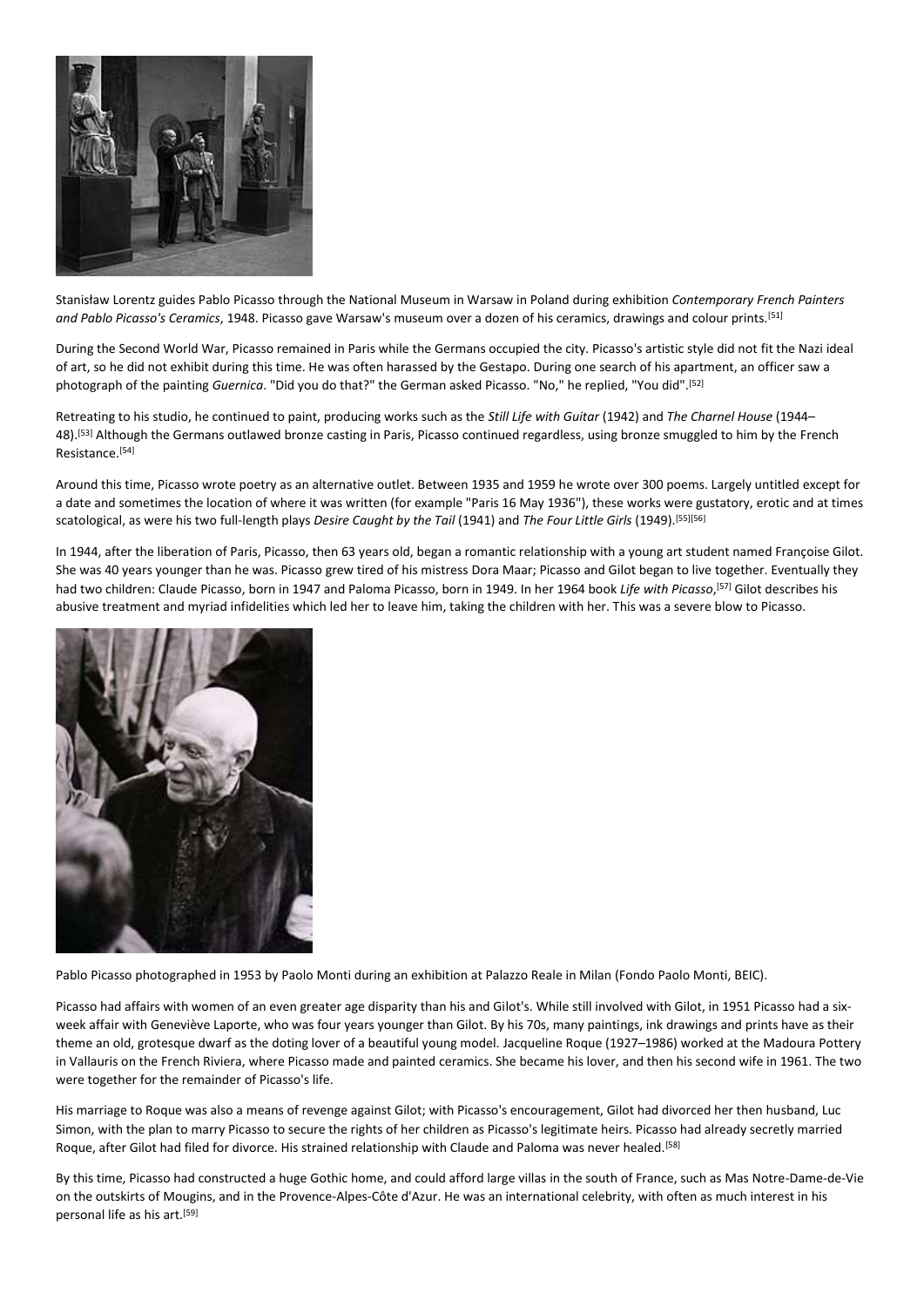**Later works to final years: 1949–1973**



The *Chicago Picasso*, a 50-foot high public Cubist sculpture. Donated by Picasso to the people of Chicago

Picasso was one of 250 sculptors who exhibited in the 3rd Sculpture International held at the Philadelphia Museum of Art in mid-1949. In the 1950s, Picasso's style changed once again, as he took to producing reinterpretations of the art of the great masters. He made a series of works based on Velázquez's painting of *Las Meninas*. He also based paintings on works by Goya, Poussin, Manet, Courbet and Delacroix.

In addition to his artistic accomplishments, Picasso made a few film appearances, always as himself, including a cameo in Jean Cocteau's *Testament of Orpheus* (1960). In 1955, he helped make the film *Le Mystère Picasso* (*The Mystery of Picasso*) directed by Henri-Georges Clouzot.



#### Picasso in 1962

He was commissioned to make a maquette for a huge 50-foot (15 m)-high public sculpture to be built in Chicago, known usually as the *Chicago Picasso*. He approached the project with a great deal of enthusiasm, designing a sculpture which was ambiguous and somewhat controversial. What the figure represents is not known; it could be a bird, a horse, a woman or a totally abstract shape. The sculpture, one of the most recognizable landmarks in downtown Chicago, was unveiled in 1967. Picasso refused to be paid \$100,000 for it, donating it to the people of the city.

Picasso's final works were a mixture of styles, his means of expression in constant flux until the end of his life. Devoting his full energies to his work, Picasso became more daring, his works more colourful and expressive, and from 1968 to 1971 he produced a torrent of paintings and hundreds of copperplate etchings. At the time these works were dismissed by most as pornographic fantasies of an impotent old man or the slapdash works of an artist who was past his prime.<sup>[60][61]</sup> Only later, after Picasso's death, when the rest of the art world had moved on from abstract expressionism, did the critical community come to see the late works of Picasso as prefiguring Neo-Expressionism.<sup>[62]</sup>

Pablo Picasso died on 8 April 1973 in Mougins, France from pulmonary edema and heart failure, while he and his wife Jacqueline entertained friends for dinner. He was interred at the Château of Vauvenargues near Aix-en-Provence, a property he had acquired in 1958 and occupied with Jacqueline between 1959 and 1962. Jacqueline Roque prevented his children Claude and Paloma from attending the funeral.[63] Devastated and lonely after the death of Picasso, Jacqueline Roque killed herself by gunshot in 1986 when she was 59 years old.[64]

Political views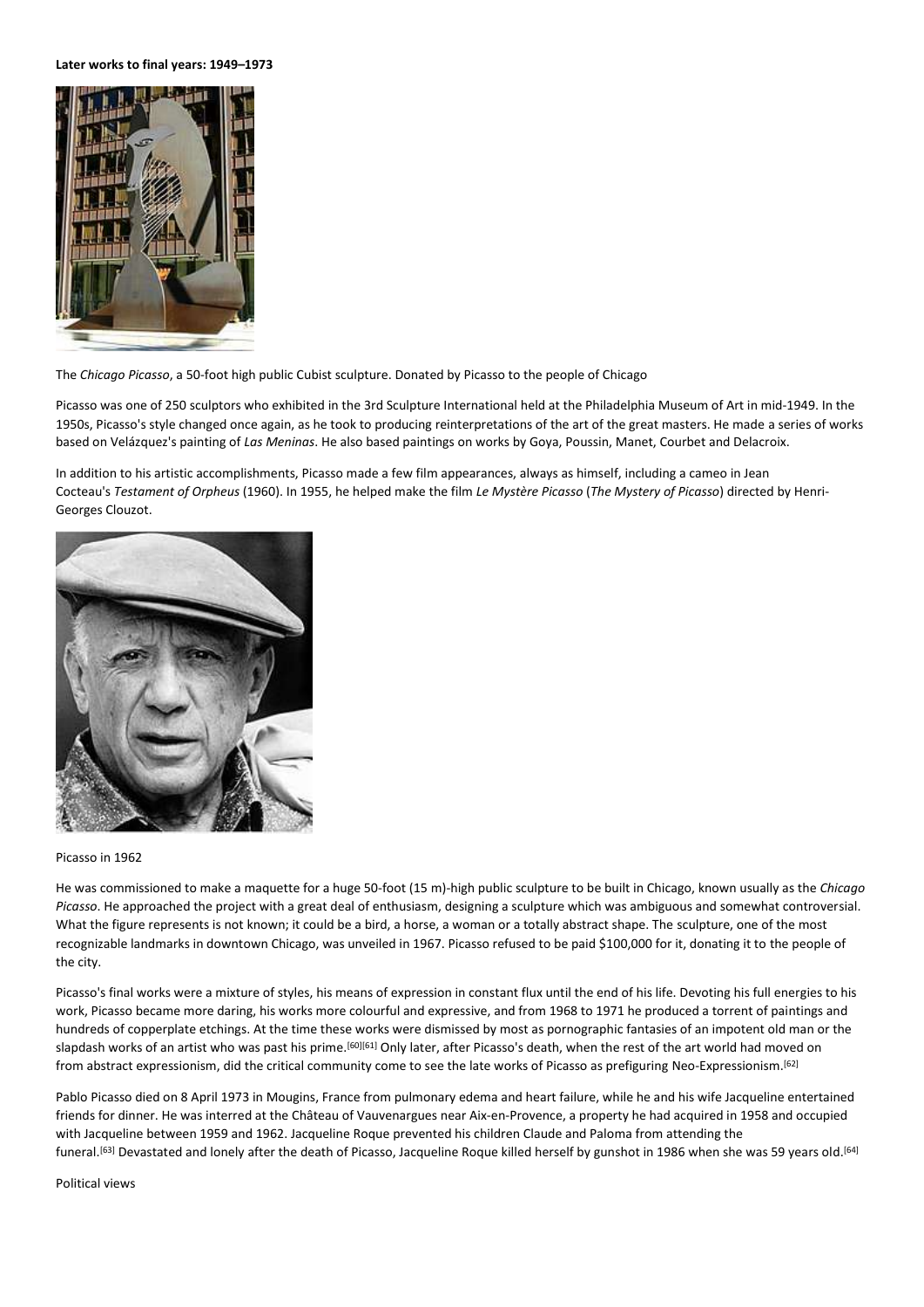

#### *Massacre in Korea*, 1951

Picasso remained aloof from the Catalan independence movement during his youth despite expressing general support and being friendly with activists within it. He did not join the armed forces for any side or country during World War I, the Spanish Civil War, and World War II. As a Spanish citizen living in France, Picasso was under no compulsion to fight against the invading Germans in either world war. However, in 1940, he did apply for French citizenship, but it was refused on the grounds of his "extremist ideas evolving towards communism". This information was not revealed until 2003.[65]

At the start of the Spanish Civil War in 1936, Picasso was 54 years of age. Soon after hostilities began, the Republicans appointed him "director of the Prado, albeit in absentia", and "he took his duties very seriously", according to John Richardson, supplying the funds to evacuate the museum's collection to Geneva.[66] The war provided the impetus for Picasso's first overtly political work. He expressed anger and condemnation of Francisco Franco and fascists in *The Dream and Lie of Franco* (1937), which was produced "specifically for propagandistic and fundraising purposes".[67] This surreal fusion of words and images was intended to be sold as a series of postcards to raise funds for the Spanish Republican cause. [67][68]

In 1944, Picasso joined the French Communist Party, attended the World Congress of Intellectuals in Defense of Peace in Poland, and in 1950 received the Stalin Peace Prize from the Soviet government.<sup>[69]</sup> Party criticism in 1953 of his portrait of Stalin as insufficiently realistic cooled Picasso's interest in Soviet politics, though he remained a loyal member of the Communist Party until his death.<sup>[66]</sup> His dealer, D-H. Kahnweiler, a socialist, termed Picasso's communism "sentimental" rather than political, saying "He has never read a line of Karl Marx, nor of Engels of course."[66] In a 1945 interview with Jerome Seckler, Picasso stated: "I am a Communist and my painting is Communist painting. ... But if I were a shoemaker, Royalist or Communist or anything else, I would not necessarily hammer my shoes in a special way to show my politics."[70] His commitment to communism, common among continental intellectuals and artists at the time, has long been the subject of some controversy; a notable demonstration thereof was a quote commonly attributed to Salvador Dalí (with whom Picasso had a rather strained relationship<sup>[71]</sup>):

*Picasso es pintor, yo también; [...] Picasso es español, yo también; Picasso es comunista, yo tampoco.*

(Picasso is a painter, so am I; [...] Picasso is a Spaniard, so am I; Picasso is a communist, neither am I.)[72][73][74]

In the late 1940s, his old friend the surrealist poet and Trotskyist<sup>[75]</sup> and anti-Stalinist André Breton was more blunt; refusing to shake hands with Picasso, he told him: "I don't approve of your joining the Communist Party nor with the stand you have taken concerning the purges of the intellectuals after the Liberation".[76]

Picasso was against the intervention of the United Nations and the United States in the Korean War and he depicted it in *Massacre in Korea*. [77][78] The art critic Kirsten Hoving Keen says that it is "inspired by reports of American atrocities" and considers it one of Picasso's communist works.[79]

In 1962, he received the Lenin Peace Prize.<sup>[80]</sup> Biographer and art critic John Berger felt his talents as an artist were "wasted" by the communists.[81] According to Jean Cocteau's diaries, Picasso once said to him in reference to the communists: "I have joined a family, and like all families, it's full of shit".[82]

#### Style and technique

Pablo Picasso, 1901, *Old Woman (Woman with Gloves)*, oil on cardboard, 67 × 52.1 cm, Philadelphia Museum of Art

Pablo Picasso, 1901-02, *Femme au café (Absinthe Drinker)*, oil on canvas, 73 × 54 cm, Hermitage Museum

Picasso was exceptionally prolific throughout his long lifetime. The total number of artworks he produced has been estimated at 50,000, comprising 1,885 paintings; 1,228 sculptures; 2,880 ceramics, roughly 12,000 drawings, many thousands of prints, and numerous tapestries and rugs.[83]

The medium in which Picasso made his most important contribution was painting.<sup>[84]</sup> In his paintings, Picasso used colour as an expressive element, but relied on drawing rather than subtleties of colour to create form and space.<sup>[84]</sup> He sometimes added sand to his paint to vary its texture. A nanoprobe of Picasso's *The Red Armchair* (1931) by physicists at Argonne National Laboratory in 2012 confirmed art historians' belief that Picasso used common house paint in many of his paintings.[85] Much of his painting was done at night by artificial light.

Picasso's early sculptures were carved from wood or modelled in wax or clay, but from 1909 to 1928 Picasso abandoned modelling and instead made sculptural constructions using diverse materials.[84] An example is *Guitar* (1912), a relief construction made of sheet metal and wire that Jane Fluegel terms a "three-dimensional planar counterpart of Cubist painting" that marks a "revolutionary departure from the traditional approaches, modeling and carving".[86]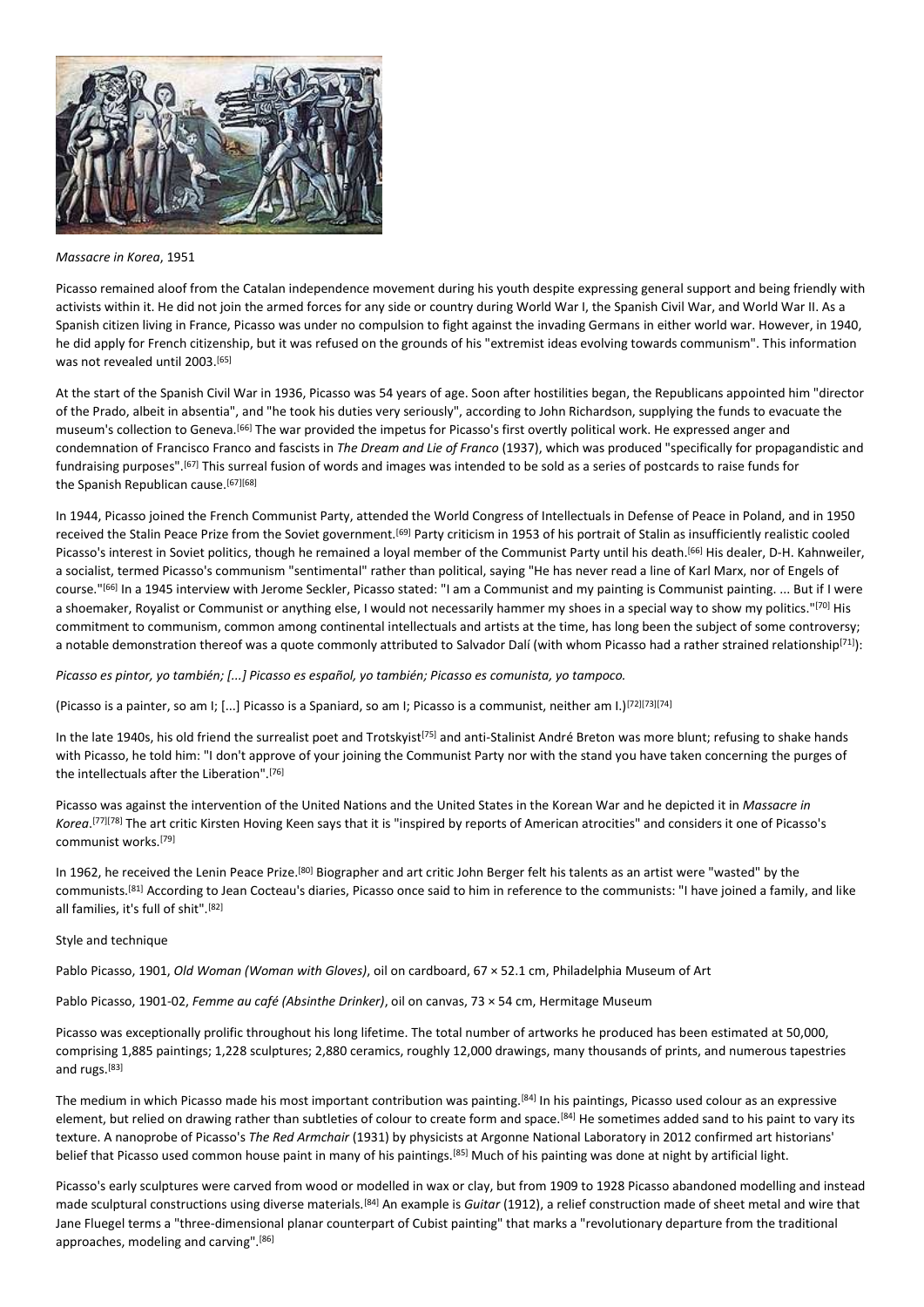Pablo Picasso, 1921, *Nous autres musiciens (Three Musicians)*, oil on canvas, 204.5 x 188.3 cm, Philadelphia Museum of Art

From the beginning of his career, Picasso displayed an interest in subject matter of every kind,<sup>[87]</sup> and demonstrated a great stylistic versatility that enabled him to work in several styles at once. For example, his paintings of 1917 included the pointillist *Woman with a Mantilla*, the Cubist *Figure in an Armchair*, and the naturalistic *Harlequin* (all in the Museu Picasso, Barcelona). In 1919, he made a number of drawings from postcards and photographs that reflect his interest in the stylistic conventions and static character of posed photographs.[88] In 1921 he simultaneously painted several large neoclassical paintings and two versions of the Cubist composition *Three Musicians* (Museum of Modern Art, New York; Philadelphia Museum of Art).[44] In an interview published in 1923, Picasso said, "The several manners I have used in my art must not be considered as an evolution, or as steps towards an unknown ideal of painting ... If the subjects I have wanted to express have suggested different ways of expression I have never hesitated to adopt them."[44]

Although his Cubist works approach abstraction, Picasso never relinquished the objects of the real world as subject matter. Prominent in his Cubist paintings are forms easily recognized as guitars, violins, and bottles.[89] When Picasso depicted complex narrative scenes it was usually in prints, drawings, and small-scale works; *Guernica* (1937) is one of his few large narrative paintings.[88]

Picasso painted mostly from imagination or memory. According to William Rubin, Picasso "could only make great art from subjects that truly involved him ... Unlike Matisse, Picasso had eschewed models virtually all his mature life, preferring to paint individuals whose lives had both impinged on, and had real significance for, his own."[90] The art critic Arthur Danto said Picasso's work constitutes a "vast pictorial autobiography" that provides some basis for the popular conception that "Picasso invented a new style each time he fell in love with a new woman".[90] The autobiographical nature of Picasso's art is reinforced by his habit of dating his works, often to the day. He explained: "I want to leave to posterity a documentation that will be as complete as possible. That's why I put a date on everything I do."[90]

#### Artistic legacy



Postage stamp, USSR, 1973. Picasso has been honoured on stamps worldwide.

Picasso's influence was and remains immense and widely acknowledged by his admirers and detractors alike. On the occasion of his 1939 retrospective at MoMA, *Life* magazine wrote: "During the 25 years he has dominated modern European art, his enemies say he has been a corrupting influence. With equal violence, his friends say he is the greatest artist alive."[91] In 1998, Robert Hugheswrote of him: "To say that Pablo Picasso dominated Western art in the 20th century is, by now, the merest commonplace. ... No painter or sculptor, not even Michelangelo, had been as famous as this in his own lifetime. ... Though Marcel Duchamp, that cunning old fox of conceptual irony, has certainly had more influence on nominally vanguard art over the past 30 years than Picasso, the Spaniard was the last great beneficiary of the belief that the language of painting and sculpture really mattered to people other than their devotees."[92]



Musée Picasso, Paris (Hotel Salé, 1659)

At the time of Picasso's death many of his paintings were in his possession, as he had kept off the art market what he did not need to sell. In addition, Picasso had a considerable collection of the work of other famous artists, some his contemporaries, such as Henri Matisse, with whom he had exchanged works. Since Picasso left no will, his death duties (estate tax) to the French state were paid in the form of his works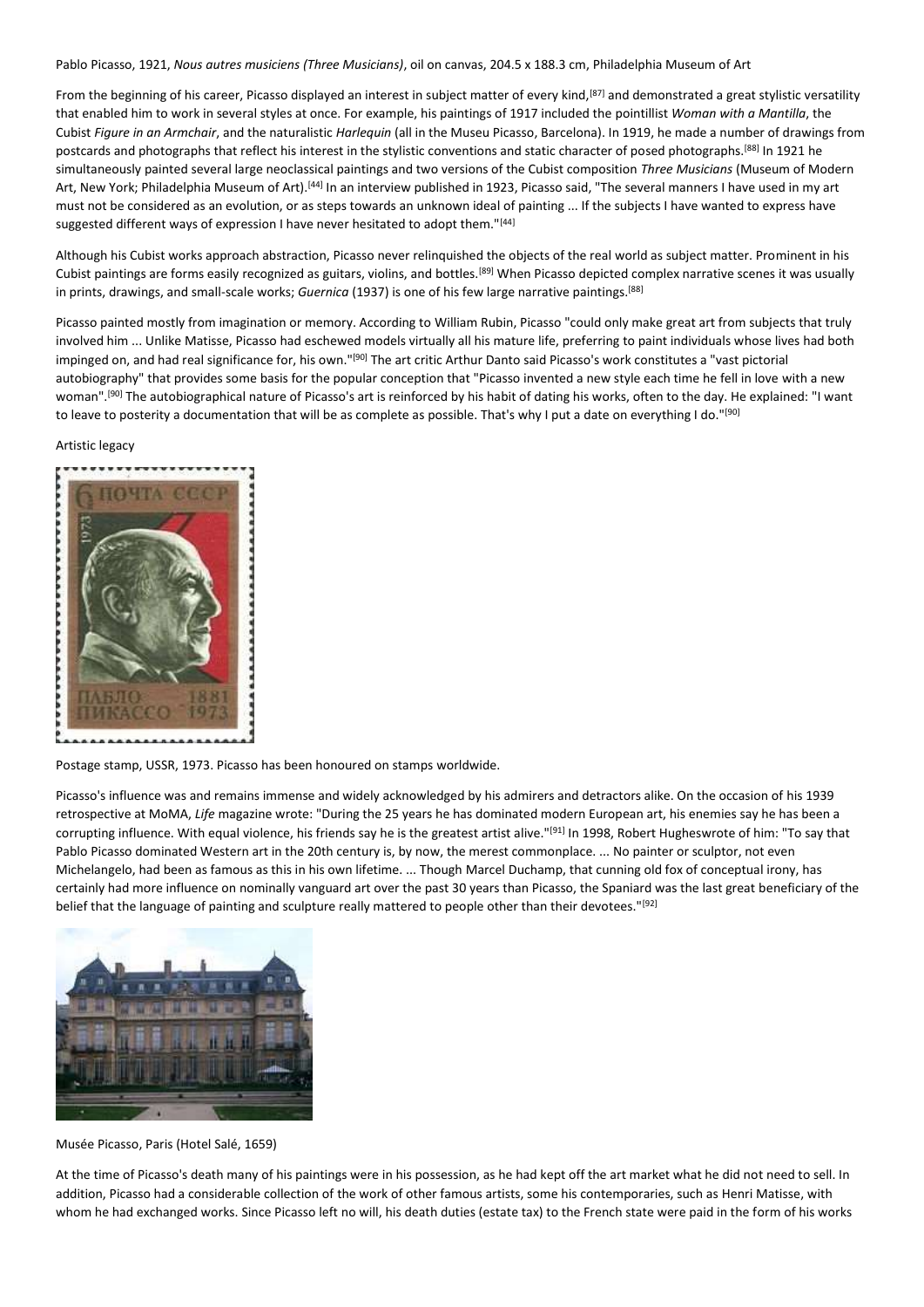and others from his collection. These works form the core of the immense and representative collection of the Musée Picasso in Paris. In 2003, relatives of Picasso inaugurated a museum dedicated to him in his birthplace, Málaga, Spain, the Museo Picasso Málaga.



Museu Picasso is located in the gothic palaces of Montcada street in Barcelona

The Museu Picasso in Barcelona features many of his early works, created while he was living in Spain, including many rarely seen works which reveal his firm grounding in classical techniques. The museum also holds many precise and detailed figure studies done in his youth under his father's tutelage, as well as the extensive collection of Jaime Sabartés, his close friend and personal secretary.

*Guernica* was on display in New York's Museum of Modern Art for many years. In 1981, it was returned to Spain and was on exhibit at the Casón del Buen Retiro of the Museo del Prado. In 1992 the painting was put on display in Madrid's Reina Sofía Museum when it opened.

In the 1996 movie Surviving Picasso, Picasso is portrayed by actor Anthony Hopkins.<sup>[93]</sup> Picasso is also a character in Steve Martin's 1993 play, *Picasso at the Lapin Agile*. In *A Moveable Feast* by Ernest Hemingway, Hemingway tells Gertrude Stein that he would like to have some Picassos, but cannot afford them. Later in the book, Hemingway mentions looking at one of Picasso's paintings. He refers to it as Picasso's nude of the girl with the basket of flowers, possibly related to *Young Naked Girl with Flower Basket*.



Art Museum Pablo Picasso MünsterArkaden

On 8 October 2010, *Picasso: Masterpieces from the Musée National Picasso, Paris,* an exhibition of 150 paintings, sculptures, drawings, prints and photographs from the Musée National Picasso in Paris, opened at the Seattle Art Museum, Seattle, Washington, US. The exhibition subsequently travelled to Virginia Museum of Fine Arts, Richmond, Virginia: the M.H. de Young Memorial Museum, San Francisco, California, US.;[94] the Art Gallery of New South Wales, Sydney, Australia;[95] and the Art Gallery of Ontario, Toronto, Ontario, Canada.

As of 2015, Picasso remained the top-ranked artist (based on sales of his works at auctions) according to the Art Market Trends report.<sup>[96]</sup> More of his paintings have been stolen than any other artist's;<sup>[97]</sup> in 2012, the Art Loss Register had 1,147 of his works listed as stolen.[98] The Picasso Administration functions as his official Estate. The US copyright representative for the Picasso Administration is the Artists Rights Society. [99]

Picasso is played by Antonio Banderas in the 2018 season of *Genius*, which focuses on his life and art.

# **Auction history**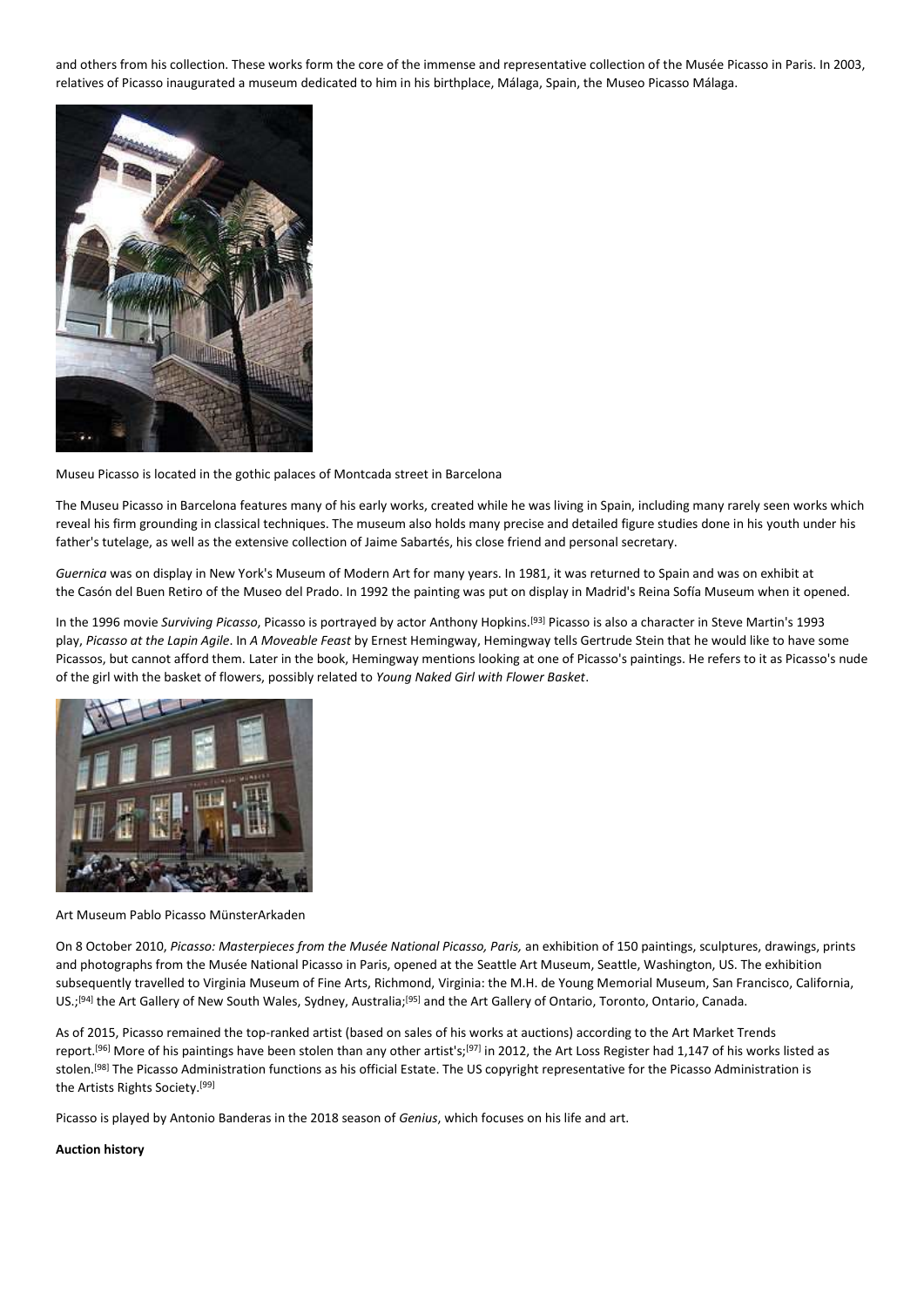

# Pablo Picasso, 1905, *Garçon à la pipe, (Boy with a Pipe),* private collection, Rose Period

Several paintings by Picasso rank among the most expensive paintings in the world. *Garçon à la pipe* sold for US\$104 million at Sotheby's on 4 May 2004, establishing a new price record. *Dora Maar au Chat* sold for US\$95.2 million at Sotheby's on 3 May 2006.[100] On 4 May 2010, *Nude, Green Leaves and Bust* was sold at Christie's for \$106.5 million. The 1932 work, which depicts Picasso's mistress Marie-Thérèse Walter reclining and as a bust, was in the personal collection of Los Angeles philanthropist Frances Lasker Brody, who died in November 2009.[101] On 11 May 2015 his painting *Women of Algiers* set the record for the highest price ever paid for a painting when it sold for US\$179.3 million at Christie's in New York.[102]

On 21 June 2016, a painting by Pablo Picasso titled *Femme Assise* (1909) sold for £43.2 million (\$63.4 million) at Sotheby's London, exceeding the estimate by nearly \$20 million, setting a world record for the highest price ever paid at auction for a Cubist work.<sup>[103][104]</sup>

On 17 May 2017, *The Jerusalem Post* in an article titled "Picasso Work Stolen By Nazis Sells for \$45 Million at Auction" reported the sale of a portrait painted by Picasso, the 1939 *Femme assise, robe bleu*, which was previously misappropriated during the early years of WWII. The painting has changed hands several times since its recovery, most recently through auction in May 2017 at Christie's in New York City.<sup>[105]</sup>

In March 2018 his *Femme au Béret et à la Robe Quadrillée* (1937), a portrait of Marie-Thérèse Walter, sold for £49.8m at Sotheby's in London.[106]

# Personal life

Throughout his life Picasso maintained several mistresses in addition to his wife or primary partner. Picasso was married twice and had four children by three women:

- Paulo (4 February 1921 5 June 1975, Paul Joseph Picasso) with Olga Khokhlova
- Maya (born 5 September 1935, Maria de la Concepcion Picasso) with Marie-Thérèse Walter
- Claude (born 15 May 1947, Claude Pierre Pablo Picasso) with Françoise Gilot
- Paloma (born 19 April 1949, Anne Paloma Picasso) with Françoise Gilot

Photographer and painter Dora Maar was also a constant companion and lover of Picasso. The two were closest in the late 1930s and early 1940s, and it was Maar who documented the painting of *Guernica*.

# Catalogue raisonné

Picasso entrusted Christian Zervos to constitute the catalogue raisonné of his work (painted and drawn). The first volume of the catalog, *Works from 1895 to 1906*, published in 1932, entailed the financial ruin of Zervos, self-publishing under the name *Cahiers d'art*, forcing him to sell part of his art collection at auction to avoid bankruptcy. [107][108]

From 1932 to 1978, Zervos constituted the catalogue raisonné of the complete works of Picasso in the company of the artist who had become one of his friends in 1924. Following the death of Zervos, Mila Gagarin supervised the publication of 11 additional volumes from 1970 to 1978.[109]

The 33 volumes cover the entire work from 1895 to 1972, with close to 16,000 black and white photographs, in accord with the will of the artist.[110]

- 1932: tome I, *Œuvres de 1895 à 1906*. Introduction p. XI–[XXXXIX], 185 pages, 384 reproductions
- 1942: tome II, vol.1, *Œuvres de 1906 à 1912*. Introduction p. XI–[LV], 172 pages, 360 reproductions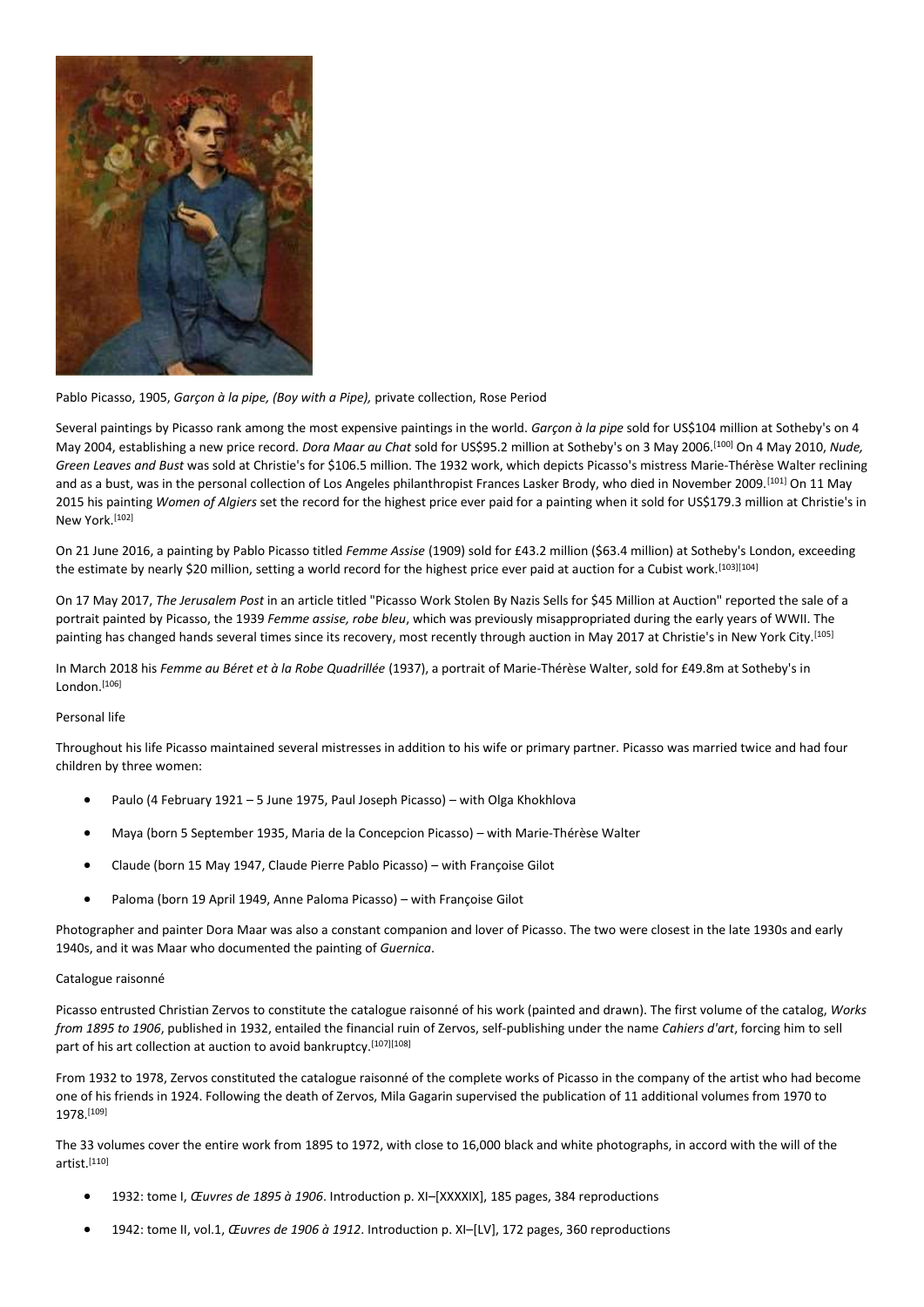- 1944: tome II, vol.2, *Œuvres de 1912 à 1917*. Introduction p. IX–[LXX–VIII], 233 p. pp. 173 to 406, 604 reproductions
- 1949: tome III, *Œuvres de 1917 à 1919*. Introduction p. IX–[XIII], 152 pages, 465 reproductions
- 1951: tome IV, *Œuvres de 1920 à 1922*. Introduction p. VII–[XIV], 192 pages, 455 reproductions
- 1952: tome V, *Œuvres de 1923 à 1925*. Introduction p. IX–[XIV], 188 pages, 466 reproductions
- 1954: tome VI, *Supplément aux tomes I à V*. Sans introduction, 176 pages, 1481 reproductions
- 1955: tome VII, *Œuvres de 1926 à 1932*. Introduction p. V–[VII], 184 pages, 424 reproductions

*This literature-related list is incomplete; you can help by expanding it*.

1978: Cataloque raisonné des œuvres de Pablo Picasso, Paris, éditions Cahiers d'art<sup>[111]</sup>

# **Further publications by Zervos**

- *Picasso. Œuvres de 1920 à 1926*, Cahiers d'art, Paris
- *Dessins de Picasso 1892–1948*, Paris, éditions Cahiers d'art, 1949
- *Picasso. Dessins (1892–1948)*, Hazan, 199 reproductions, 1949

#### See also



- Picasso's poetry
- **Neoclassical**
- Testament of Orpheus
- List of Picasso artworks 1901–1910
- List of Picasso artworks 1911–1920

#### Notes

- 1. ^ Jump up to:*<sup>a</sup> <sup>b</sup>* Pierre Daix, Georges Boudaille, Joan Rosselet, *Picasso, 1900–1906: catalogue raisonné de l'oeuvre peint*, Éditions Ides et Calendes, 1988
- 2. **^** "Picasso". *Random House Webster's Unabridged Dictionary*.
- 3. **^** *"The Guitar, MoMA". Moma.org. Retrieved 3 February 2012.*
- 4. **^** *"Sculpture, Tate". Tate.org.uk. Retrieved 3 February 2012.*
- 5. **^** *"Matisse Picasso – Exhibition at Tate Modern". Tate.*
- 6. **^** *Green, Christopher (2003), Art in France: 1900–1940, New Haven, Conn: Yale University Press, p. 77, ISBN 0300099088, retrieved 10 February 2013*
- 7. **^** *Searle, Adrian (7 May 2002). "A momentous, tremendous exhibition". Guardian. UK. Retrieved 13 February 2010.*
- 8. **^** *"Matisse and Picasso Paul Trachtman, Smithsonian, February 2003" (PDF).*
- 9. **^** *"On-line Picasso Project".*
- 10. **^** *Hamilton, George H. (1976). "Picasso, Pablo Ruiz Y". In William D. Halsey. Collier's Encyclopedia. 19. New York: Macmillan Educational Corporation. pp. 25–26.*
- 11. **^** *Neil Cox (2010). The Picasso Book. Tate Publishing. p. 124. ISBN 978-1854378439. Unlike Matisse's chapel, the ruined Vallauris building had long since ceased to fulfill a religious function, so the atheist Picasso no doubt delighted in reinventing its use for the secular Communist cause of 'Peace'.*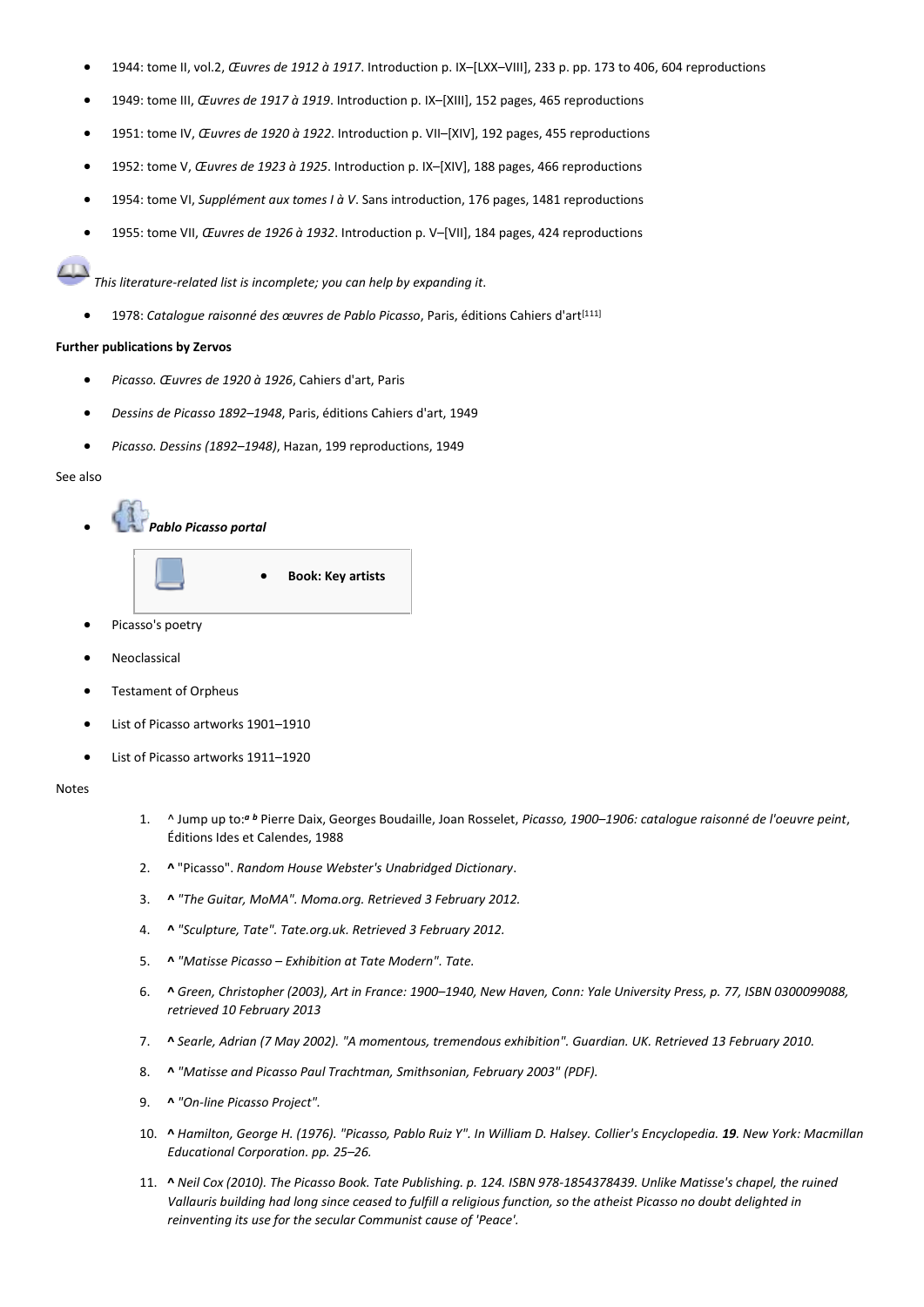- 12. ^ Jump up to:*<sup>a</sup> <sup>b</sup> <sup>c</sup> Antepasados y familiares de Picasso*, Fundación Picasso, Museo Casa Natal, Ayuntamiento de Málaga
- 13. **^** Wertenbaker 1967, 9.
- 14. **^** Wertenbaker 1967, 11.
- 15. ^ Jump up to:*<sup>a</sup> <sup>b</sup> "Picasso: Creator and Destroyer – 88.06". Theatlantic.com. Retrieved 21 December 2009.*
- 16. ^ Jump up to:*<sup>a</sup> <sup>b</sup>* Wertenbaker 1967, 13.
- 17. **^** Isabelle de Maison Rouge, *Picasso, Le Cavalier Bleu*, 2005, p. 50
- 18. **^** Marie-Laure Bernadac, Androula Michael, *Picasso. Propos sur l'art*, éditions Gallimard, 1998, p. 108, ISBN 978- 2070746989
- 19. **^** Cirlot 1972, p. 6.
- 20. **^** Cirlot 1972, p. 14.
- 21. **^** Cirlot 1972, p. 37.
- 22. **^** Cirlot 1972, pp. 87–108.
- 23. **^** Cirlot 1972, p. 125.
- 24. **^** Cirlot 1972, p. 127.
- 25. **^** Wattenmaker, Distel, et al. 1993, p. 304.
- 26. **^** *The Frugal Repast*, Metropolitan Museum of Art. Retrieved 11 March 2010.
- 27. **^** Wattenmaker, Distel, et al. 1993, p. 194.
- 28. **^** *"Portrait of Gertrude Stein". Metropolitan Museum. Retrieved 26 August 2010.*
- 29. **^** *"Special Exhibit Examines Dynamic Relationship Between the Art of Pablo Picasso and Writing" (PDF). Yale University Art Gallery (Press release). Archived from the original (PDF) on 26 May 2013.*
- 30. **^** *James R. Mellow. Charmed Circle. Gertrude Stein and Company.*
- 31. **^** *"Cubism and its Legacy". Tate Liverpool. Retrieved 26 August2010.*
- 32. **^** Rubin 1980, p. 87.
- 33. **^** "Culture Shock", pbs.org. Retrieved 7 January 2017.
- 34. **^** *Charney, Noah (23 January 2014), "Pablo Picasso, art thief: the "affaire des statuettes" and its role in the foundation of modernist painting", Arte, Individuo y Sociedad, 26 (2): 187–197*
- 35. **^** *Richard Lacayo (7 April 2009). "Art's Great Whodunit: The Mona Lisa Theft of 1911". TIME. Time Inc. Retrieved 28 June 2013.*
- 36. ^ Jump up to:*<sup>a</sup> <sup>b</sup> <sup>c</sup>* John Richardson, *A Life of Picasso: The Triumphant Years, 1917–1932*, Knopf Doubleday Publishing Group, Dec 24, 2008, pp. 77–78, ISBN 030749649X
- 37. **^** Letter from Juan Gris to Maurice Raynal, 23 May 1917, Kahnweiler-Gris 1956, 18
- 38. **^** Paul Morand, 1996, 19 May 1917, p. 143–144
- 39. **^** Christopher Green, *Cubism and its Enemies, Modern Movements and Reaction in French Art, 1916–1928*, Yale University Press, New Haven and London, 1987, pp. 13–47
- 40. **^** Harrison, Charles; Frascina, Francis; Perry, Gillian (1993). *Primitivism, Cubism, Abstraction. Google Books. Retrieved 26 August 2010.*
- 41. **^** *"Melissa McQuillan, Primitivism and Cubism, 1906–15, War Years, From Grove Art Online, MoMA". Moma.org. 1915-12- 14. Retrieved 2014-07-17.*
- 42. **^** *"Paul (Paolo) Picasso is born". Xtimeline.com. Archived from the original on 2 April 2012. Retrieved 3 February 2012.*
- 43. **^** *Berggruen, Olivier (2018). "Stravinsky and Picasso: Elective Affinities". In Berggruen, Olivier. Picasso: Between Cubism and Neoclassicism, 1915–1925. Milan: Skira. ISBN 8857236935.*
- 44. ^ Jump up to:*<sup>a</sup> <sup>b</sup> <sup>c</sup>* Cowling & Mundy 1990, p. 201.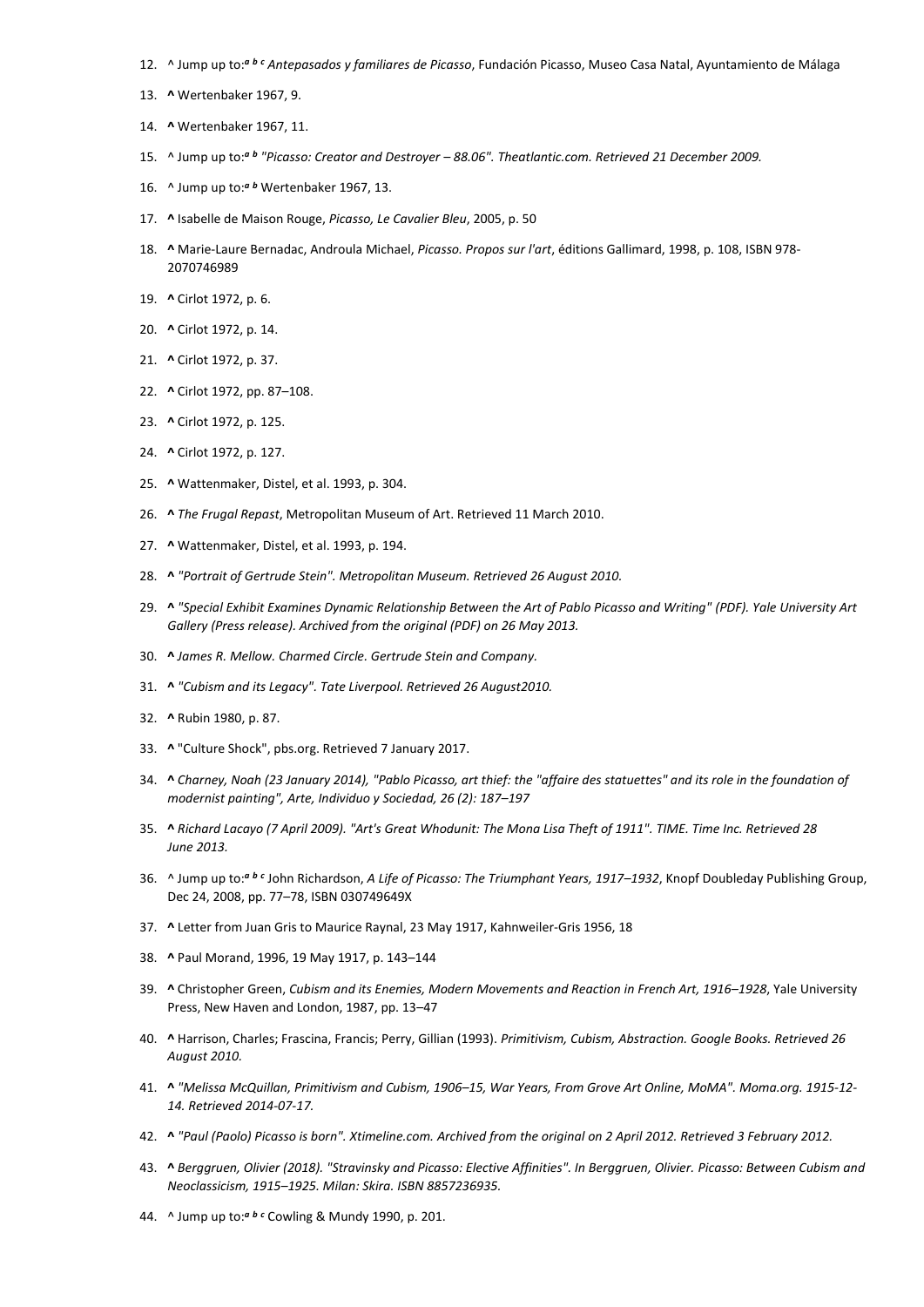- 45. ^ Jump up to:*<sup>a</sup> <sup>b</sup> <sup>c</sup> "Melissa McQuillan, Pablo Picasso, Interactions with Surrealism, 1925–35, from Grove Art Online, 2009 Oxford University Press, MoMA". Moma.org. 1931-01-12. Retrieved 2014-07-17.*
- 46. **^** *Richard Dorment (8 May 2012). "Picasso, The Vollard Suite, British Museum, review". The Daily Telegraph. Retrieved 19 May 2012.*
- 47. **^** *"Guernica Introduction". Pbs.org. Retrieved 21 December2009.*
- 48. **^** *The Spanish Wars of Goya and Picasso,* Costa Tropical News Archived 9 May 2010 at the Wayback Machine.. Retrieved 4 June 2010.
- 49. **^** The MoMA retrospective of 1939–40 see Michael C. FitzGerald, *Making Modernism: Picasso and the Creation of the Market for Twentieth-Century Art* (New York: Farrar, Straus and Giroux, 1995; Berkeley: University of California Press, 1996), pp. 243–262.
- 50. ^ Jump up to:*<sup>a</sup> <sup>b</sup>* Weinberg, Jonathan (2001). *Ambition & Love in Modern American Art*. New Haven, CN: Yale University Press. p. 33. ISBN 0300081871
- 51. **^** *Lorentz, Stanisław (2002). Sarah Wilson, ed. Paris: capital of the arts, 1900–1968. Royal Academy of Arts. p. 429. ISBN 0900946989.*
- 52. **^** Regan, Geoffrey (1992). *Military Anecdotes*. Guinness Publishing. p. 25. ISBN 0851125190
- 53. **^** Kendall, L.R., *Pablo Picasso (1881–1973): The Charnel House* in *Pieces... Occasional and Various* April 2010
- 54. **^** Artnet, Fred Stern, *Picasso and the War Year* Retrieved 30 March 2011
- 55. **^** Rothenberg, Jerome. Pablo Picasso, *The Burial of the Count of Orgaz & other poems*. Exact Exchange Books, Cambridge, Massachusetts, 2004, vii–xviii
- 56. **^** *Picasso the Playwright, Picasso's Little Recognised Contribution to the Performing Arts – with Images* Retrieved April 2015
- 57. **^** Françoise Gilot and Carlton Lake, *Life with Picasso*, Random House. May 1989. ISBN 0385261861; first published in November 1964.
- 58. **^** *Pukas, Anna (December 1, 2010). "Picasso's true passion". Daily Express.*
- 59. **^** Witham, Larry, and Pablo Picasso (2013). *Picasso and the Chess Player: Pablo Picasso, Marcel Duchamp and the Battle for the Soul of Modern Art*. Hanover [u.a.]: Univ. Press of New England. p. 254. ISBN 978-1611682533.
- 60. **^** O'Brian, Patrick (1994). *Pablo Ruiz Picasso: A Biography*. New York: W.W. Norton. p. 472. ISBN 0393311074
- 61. **^** Filler, Martin (11 June 2009). "The Late Show". *The New York Review of Books* **56** (10): 28–29.
- 62. **^** Martin Filler says "the new constituency for late Picasso had much to do with new directions in avant-garde painting since his death, which made many people look quite differently at this startling final output." "The Late Show". *The New York Review of Books* **56** (10): 28–29.
- 63. **^** Zabel, William D (1996).*The Rich Die Richer and You Can too*. John Wiley and Sons, p. 1. ISBN 0471155322
- 64. **^** *Kimmelman, Michael (28 April 1996). "Picasso's Family Album,". New York Times. Retrieved 26 August 2010.*
- 65. **^** Philip Delves Broughton, "Picasso not the patriot he painted",*The Sydney Morning Herald*, 19 May 2003. Retrieved 18 April 2016
- 66. ^ Jump up to:*<sup>a</sup> <sup>b</sup> <sup>c</sup>* Richardson, John (25 November 2010). "How Political Was Picasso?". *The New York Review of Books*, pp. 27–30.
- 67. ^ Jump up to:*<sup>a</sup> <sup>b</sup> "Picasso's commitment to the cause". Treasures of the World. PBS. 1999.*
- 68. **^** *National Gallery of Victoria (2006). "An Introduction to Guernica". Retrieved 2 April 2013.*
- 69. **^** *Eakin, Hugh (November 2000). "Picasso's Party Line". ARTnews. Vol. 99 no. 10. Archived from the original on 25 July 2011.*
- 70. **^** *Ashton, Dore and Pablo Picasso (1988). Picasso on Art: A Selection of Views. Da Capo Press. p. 140. ISBN 0306803305.*
- 71. **^** *"Pablo Picasso desairó a Salvador Dalí" [Failed attempts at correspondence between Dalí and Picasso] (in Spanish). La República. 14 April 2006. Retrieved 14 February 2017.*
- 72. **^** *"Study on Salvador Dalí". Monografias.com. 7 May 2007. Retrieved 26 August 2010.*
- 73. **^** *"Article on Dalí in 'El Mundo',". Elmundo.es. Retrieved 26 August 2010.*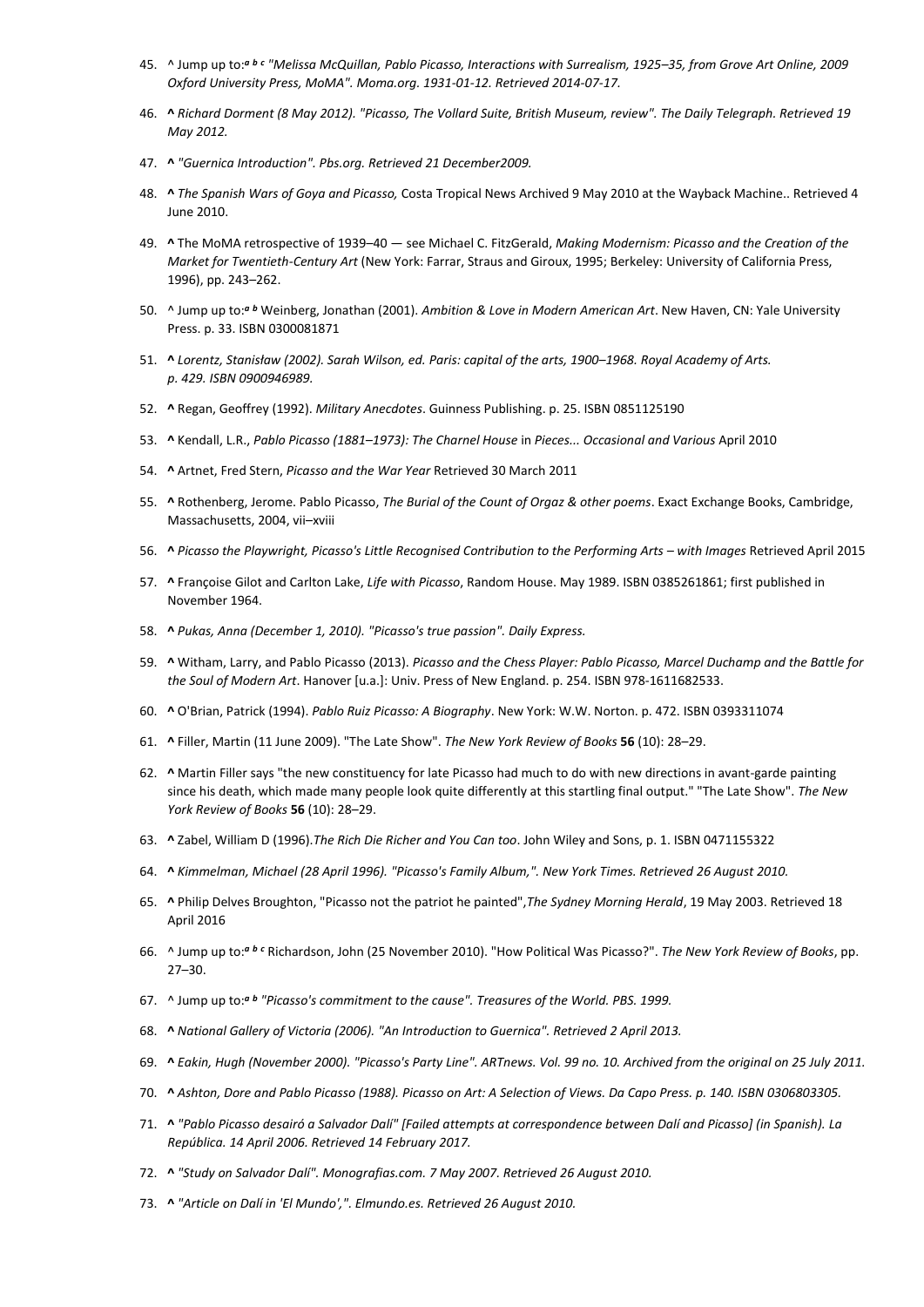- 74. **^** *Dannatt, Adrian (7 June 2010), Picasso: Peace and Freedom. Tate Liverpool, 21 May – 30 August 2010, Studio International, retrieved 14 February 2017*
- 75. **^** Rivera, Breton and Trotsky Retrieved 9 August 2010
- 76. **^** *Huffington, Arianna S. (1988). Picasso: Creator and Destroyer. Simon and Schuster. p. 390. ISBN 978-0786106424.*
- 77. **^** David Hopkins, *After modern art: 1945–2000* (Oxford University Press, 2000), p. 15. ISBN 019284234X, 978-0192842343
- 78. **^** *Picasso A Retrospective,* Museum of Modern Art, edited by William Rubin, copyright MoMA 1980, p. 383
- 79. **^** Keen, Kirsten Hoving. "Picasso's Communist Interlude: The Murals of War and Peace". *The Burlington Magazine*, Vol. 122, No. 928, Special Issue Devoted to Twentieth Century Art, July, 1980. p. 464.
- 80. **^** *"Pablo Ruiz Picasso (1881–1973) | Picasso gets Stalin Peace Prize | Event view". Xtimeline.com. Archived from the originalon 19 March 2012. Retrieved 3 February 2012.*
- 81. **^** *Berger, John (1965). The Success and Failure of Picasso. Penguin Books, Ltd. p. 175. ISBN 978-0679737254.*
- 82. **^** *Charlotte Higgins (28 May 2010). "Picasso nearly risked his reputation for Franco exhibition". The Guardian. UK: Guardian News and Media.*
- 83. **^** Antoni Gelonch-Viladegut, *The most impacting Picasso's quotations*, January 2011
- 84. ^ Jump up to:*<sup>a</sup> <sup>b</sup> <sup>c</sup>* McQuillan, Melissa. "Picasso, Pablo." *Grove Art Online*. *Oxford Art Online*. Oxford University Press, accessed February 1, 2014
- 85. **^** Moskowitz, Clara (8 February 2013). "Picasso's Genius Revealed: He Used Common House Paint", Live Science. Retrieved 9 February 2013.
- 86. **^** Rubin 1980, pp. 150–151.
- 87. **^** Cirlot 1972, p. 164.
- 88. ^ Jump up to:*<sup>a</sup> <sup>b</sup>* Cowling & Mundy 1990, p. 208.
- 89. **^** Cirlot 1972, pp. 158–159.
- 90. ^ Jump up to:*<sup>a</sup> <sup>b</sup> <sup>c</sup>* Danto, Arthur (August 26/September 2, 1996). "Picasso and the Portrait". *The Nation* **263** (6): 31–35.
- 91. **^** *Life* 4 March 1940 "Picasso: Spanish Painter's Big Show Tours the Nation". Retrieved 12 January 2017.
- 92. **^** Hughes, Robert (8 June 1998). "The Artist Pablo Picasso". *Time*. Retrieved 12 January 2017.
- 93. **^** [1]*IMDB*
- 94. **^** *"Picasso: Masterpieces from the Musée National Picasso, Paris". deYoung Museum. Retrieved 24 July 2011.*
- 95. **^** *"Art Gallery of New South Wales". Artgallery.nsw.gov.au. Retrieved 2014-07-17.*
- 96. **^** *Artprice and AMMA. "The Art Market in 2015" (PDF). Retrieved 14 February 2017.*
- 97. **^** S. Goodenough, 1500 Fascinating Facts, Treasure Press, London, 1987, p 241.
- 98. **^** *"Art Loss Register Lists Most Stolen Artists". ArtLyst. 28 January 2012.*
- 99. **^** *"Frequently Requested Member Artists". Artists Rights Society. March 2015. Retrieved 14 February 2017.*
- 100. **^** *"Picasso portrait sells for \$95.2 million, Today, Associated Press". Retrieved 5 May 2006.*
- 101. **^** *Vogel, Carol (9 March 2010). "Christie's Wins Bid to Auction \$150 Million Brody Collection". Nytimes.com. Retrieved 3 February 2012.*
- 102. **^** *Adam Justice. "Picasso painting smashes art auction record in \$179.4m sale". International Business Times UK.*
- 103. **^** *"Early Picasso work sells for record \$63.4M". 20 June 2016.*
- 104. **^** Pablo Picasso, *Femme Assise* (1909), 43.269,000 GBP (Hammer Price with Buyer's Premium), Sotheby's London, 21 June 2016
- 105. **^** "Picasso Work Stolen By Nazis Sells for \$45 Million at Auction", The Jerusalem Post, May 17, 2017. [2].
- 106. **^** *Neate, Rupert (1 March 2018). "13 Picasso works bought for £113m by one London buyer". the Guardian. Retrieved 3 March2018.*